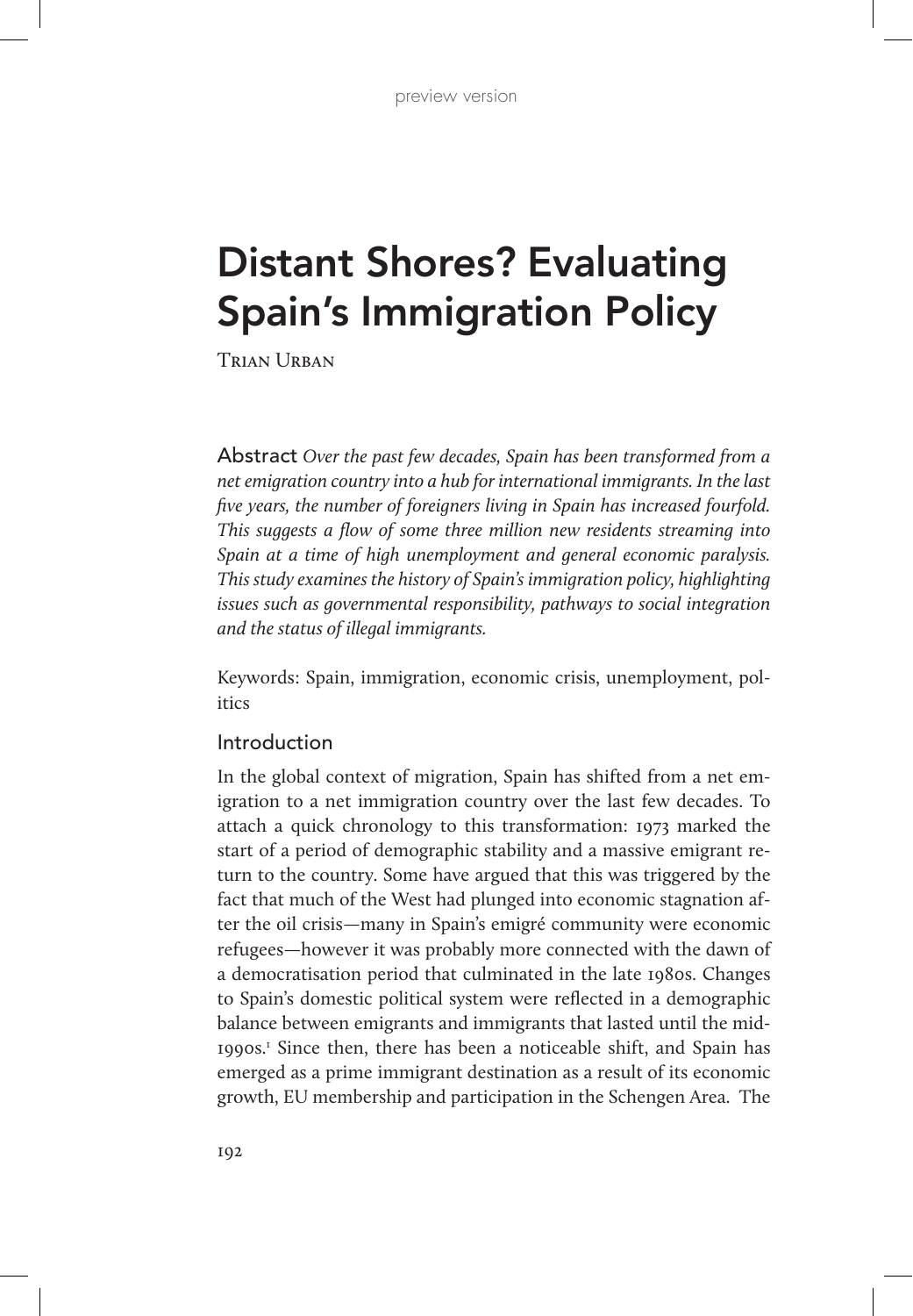country now ranks among the most popular immigrant destinations in the world with an intake rate four times higher than that of the US and eight times more than that of France.<sup>2</sup> In 2005, Cyprus and Andorra were the only countries in Europe that had more immigrants than Spain. Spain currently ranks 10th in the world in terms of the total number of immigrants behind countries such as the US, Russia, Germany, Ukraine, France, Canada and the UK. Over the past five years, the number of foreigners living in Spain has increased fourfold, which means there has been an influx of around three million new residents since 2010.

According to the 2011 census, 14.1% of Spain's residents were of foreign nationality. Migration flows declined slightly based on the impact of the economic crisis in 2010, 2011 and 2012; around 40,000 migrants who had been living in Spain left the country in 2011 and another 230,000 followed in 2012. These figures contrast with data from the mid-'90s when the number of registered immigrants was only one million or 2.5% of the Spanish population.3 In the last decade, Spain's immigrant makeup has also diversified considerably. In January 1998, immigrants coming from the EU-15 formed 41.3% of residents who were not born in Spain. In January 2011, the same group made up less than 20% of all foreigners living in Spain. This period also saw the greatest increase in immigrants coming from countries in Eastern Europe. Between 1998 and 2011, this number rose from 6.6% to 21%.

If we look more closely at the nationality of immigrants in Spain,4 we find that in 1998 the majority were as follows: Moroccan (190,497), French (143,023), German (115,395), British (87,808) and Argentinian (61,323). In 2011, the list had changed and these nationalities were noticeable: Romanian (809,409), Moroccan (766,187), Ecuadorian (478,894), British (392,577) and Colombian (372,541). There were 457,650 newly registered migrants in 2011. Immigrants to Spain tend to concentrate in areas with greater economic activity and more demand for labour. The areas with the highest immigrant numbers are therefore industrial and tourist centres such as Madrid and its surrounds, the Mediterranean coast and the islands. The most popular destinations for immigrants from within the EU are the Levante, Andalusia, the Balearic Islands and the Canary Islands. The main reasons that immigrants move to these places are the good climate and competitive prices compared to their home countries. On the other hand, the regions with the lowest immigrant numbers are Extremadura (2.3%), Asturias (2.5%),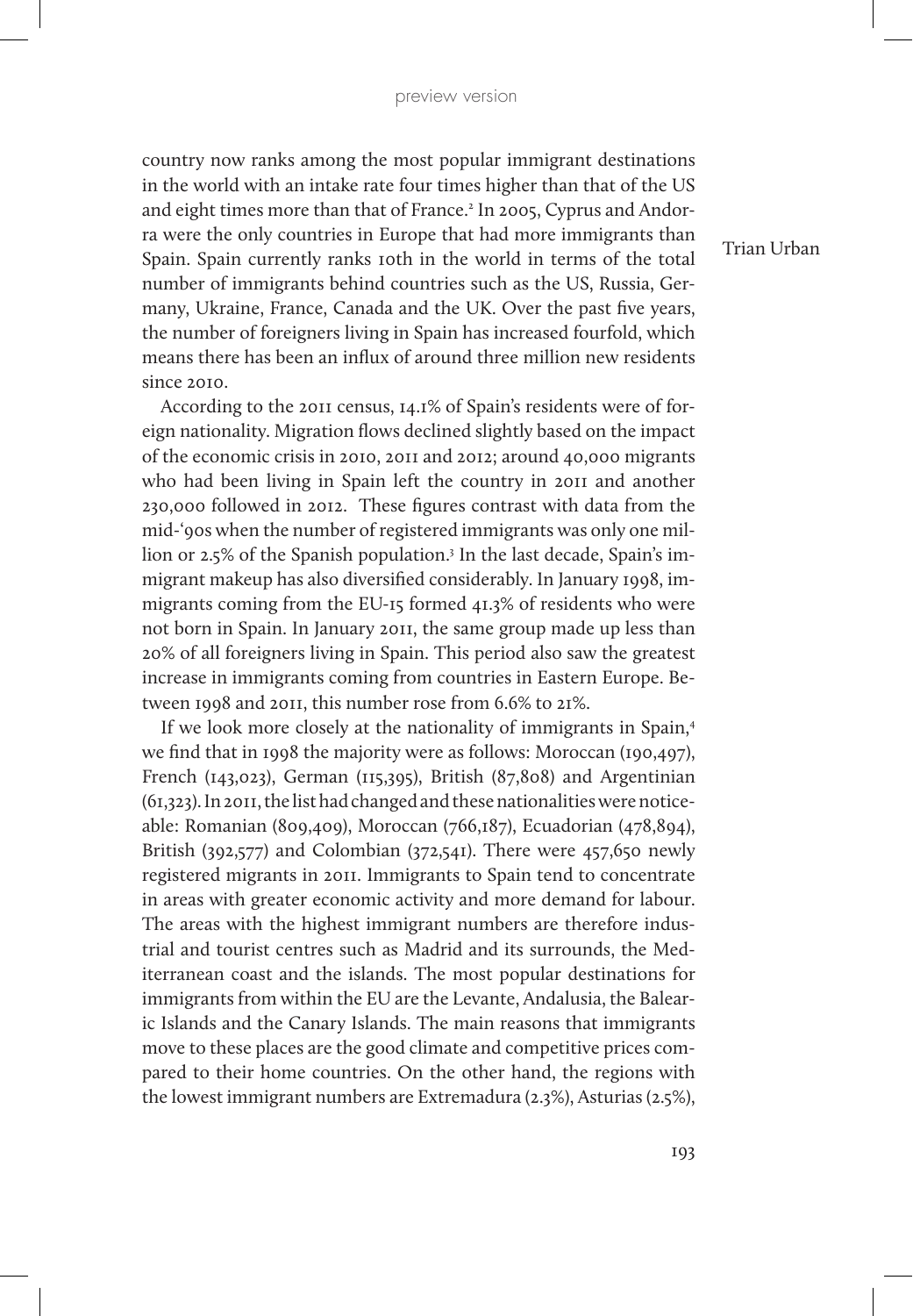Galicia (2.5%), the Basque Country (3.4%), Castile and León (3.6%) and Cantabria (3.7%). Overall, 44.81% of all officially registered immigrants in Spain live in three provinces (Madrid, Barcelona and Alicante). A 2009 population census indicated that the place in Spain with the largest immigrant settlement ws San Fulgencio (Alicante) where 77.58% of the 12,030 inhabitants were foreigners. The only cities with a population above 10,000 where foreigners outnumbered Spanish citizens were Rojales (where foreigners were 65.25% of the population), Teulada (60.37%), Calpe (58.61%), Jávea (51.22%) and Alfaz del Pi (50.89%); all are in the province of Alicante. Torrevieja, with more than 50,000 inhabitants, also had a high proportion of foreigners (47.65% of its 84,348 inhabitants); it is in Alicante province as well.<sup>5</sup> The geographic distribution of foreigners also greatly depends on their country of origin. In the autonomous areas of Madrid and Catalonia, Latin American and African people represent two-third of all immigrants. There are twice as many Africans as Latin Americans in Catalonia, and in Madrid it is the other way around. Moroccan citizens form the largest migrant colony in Catalonia and Andalusia while 75.51% of all Pakistani residents live in Catalonia. Most Ecuadorians in Spain live in Madrid (34% of the total number) followed by Barcelona and Murcia. Brits are mostly clustered in Alicante and Malaga, Germans on the Balearic and Canary Islands and more than half of Romanians in Spain reside in Madrid or Castellón.<sup>6</sup>

Immigrants' origins in Spain are, thus, very diverse and considerably influenced by cultural factors. The majority come from Latin American countries (36.21% of all immigrants according to 2006 National Statistics Institute data) followed by the EU (34.45%) and North Africa (14.83%). A minority are from European countries outside the EU (4.40%); Sub-Saharan Africa (4.12%); the Middle East (2.72%); India (1.67%); North America (0.66%) and the Philippines (0.48%). Only 0.5% of all immigrants are from the rest of Asia or Oceania.

Given the historical experience and the fact that during the Franco dictatorship many emigrated from Spain, Spanish people are quite open to immigrants. According to a Public Opinion Research Centre (*Centro de Investigaciones Sociologicas*) analysis, public opinion has changed along with other phenomena connected with increased migration.7 Between 2000 and 2005, for example, Spaniards saw immigration as one of the most serious threats to Spanish society.<sup>8</sup> We can find reasons for this change at many levels: economic, political and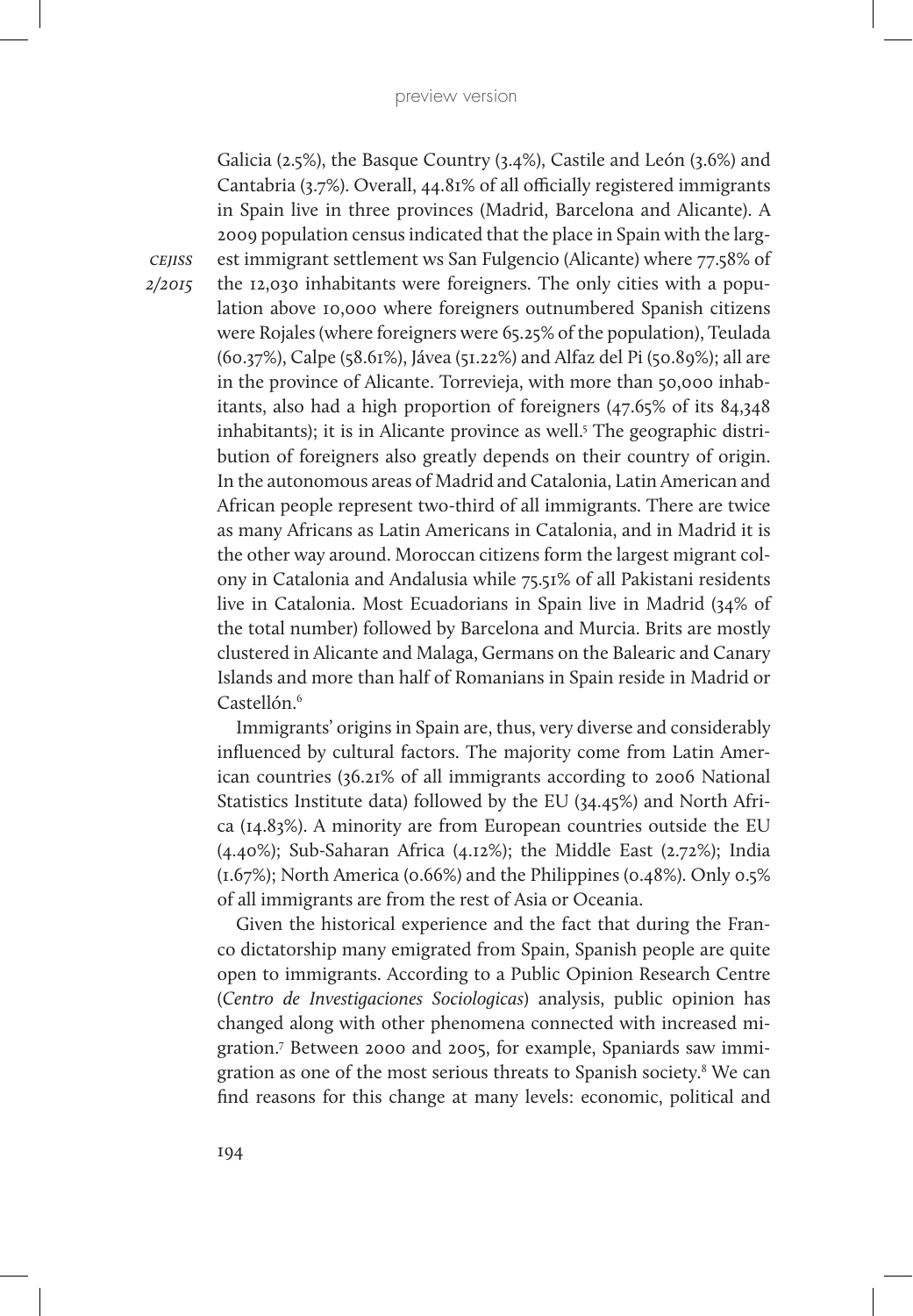security-related. Public opinion was influenced by the unfortunate events on the Ceuta-Melilla border as well as terrorist attacks in Madrid in 2004, the announcement of regulations targeting illegal immigrants, growing illegal immigration from the African continent and the beginning of the economic crisis.

That crisis in Spain had an impact on immigrants and how they were generally seen. There were fewer attractive work positions available to foreigners without any high-level qualifications. On top of this, due to increased unemployment, Spaniards began to demand the positions whichhad mostly been performed by foreigners, for example, jobs at ports or in the agriculture or building industries. As a consequence, we find that unemployment among foreigners increased more than fortyfold in the period 2008-2009 compared to 2007. Total unemployment was also seven times greater than in 2007.<sup>9</sup> According to OECD estimates, 'the registered unemployment rate among immigrants [...] reached 8% more than the unemployment rate among the Spanish citizens.<sup>'10</sup> In 2012, this figure exceeded 12%.<sup>11</sup> Based on data from the third quarter of 2012, some 333,905 immigrants to Spain were officially registered at the Spanish employment office (SEPE)<sup>12</sup> and receiving some kind of unemployment benefit; 221,398 of them were from countries outside the EU. This was considerably lower than the figure in 2011 when there were 441,689 immigrants on unemployment benefits. On the other hand, it marked an increase from 2008 when 209,200 people were registered at the Spanish employment office.

Turning to the ethnic breakdown of unemployed people, we find that more than one hundred different nationalities were registered at the employment office. The most represented were Moroccan (70,253 or 21%) followed by Romanian (57,370, 17.18%), Ecuadorian (29,332, 8.79%), Colombian (19,477, 5.83%), Bolivian (9,610, 2.88%), Argentinian (7,353, 2.20%), Brazilian (4,042, 1.21%), Uruguayan (3,034, 0.91%) and Chilean (2,394, 0.72%). Only 41% of immigrants met all of the criteria to receive unemployment benefits from the central or regional employment office. The rest obtained a temporary unemployment benefit lasting only six months or they were not registered at the employment office. The fact that immigrants in Spain only receive a limited unemployment benefit (*Los Subsidios*) instead of the full benefit (*Las Prestaciones Contributivas*) is very important to those trying to save money from the state budget. In 2012, 41.3% of immigrants received full unemployment benefits while 46.7% were given limited unemployment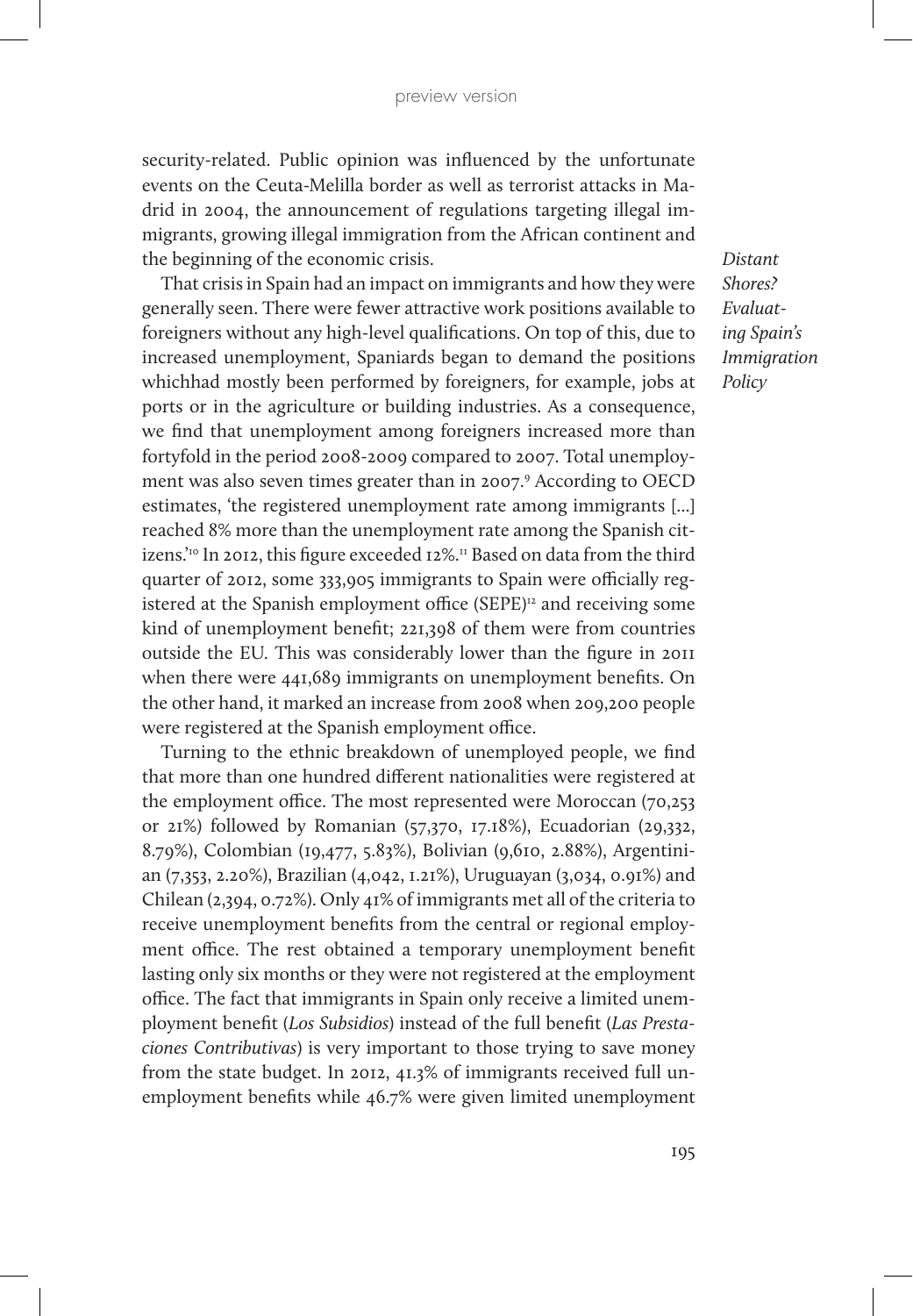benefits. The remaining 11% of unemployment benefits was paid to difficult-to-employ individuals (*La Renta Activa de Inserción (RAI*)) while 1.1% of a special unemployment benefit went to seasonal agricultural workers in Andalusia and Extremadura.13 Thus, 58.7% of all registered immigrants in Spain were on a limited form of unemployment benefits (the less costly variety). In June 2012, the total cost of foreigners' unemployment benefits to the state budget was EUR 236.8 million. This was 7% lower than the costin 2011. Most unemployed foreigners were registered in Madrid (16.67%), Barcelona (16%), Valencia (5.69%), Alicante (4.40%) or Murcia (4.19%). Efforts to save state budget funds and impose stricter conditions have radically decreased the number of foreigners on unemployment benefits, with an overall fall of 26% in the last two years. Two years ago, 76% of all unemployed immigrants were receiving these benefits, but now the figure is only 40%.

## Immigration Policy Authorities

Spain's immigration policy is based on Article 149.1.2 of the Spanish Constitution and the authority of the central government.14 The social integration of immigrants was not mentioned in the first law on foreigners and it was left largely under the control of autonomous regions and their governments.<sup>15</sup> In the '90s, the central government's immigration policy focused especially on border control and immigrants who were already living in the country. This began to change slightly in 1991 when the Managing Directorate for Immigration (*Dirección General de Migraciones*) and the Office for Foreigners (*Oficinas de Extranjeros)* were established under the Ministry of Labour and Social Affairs.<sup>16</sup> The self-governing regions took the initiative and started to make specific regional plans for integrating foreigners. These defined key questions about the conditions for involving immigrants in the labour market and options for using healthcare, education and housing as well as general integration in the local environment. Particular strategies were developed including measures respecting regional differences. The government set up the Support Fund for Reception and Integration (*Fondo de Apoyo a la Integración*) in 2005 so that autonomous governments could receive state budget funds to assist with foreigner integration. Other than the historic areas of Andalusia, Catalonia and the Basque Country, which have their own regional budget funds to support foreigner integration, these autonomous governments allocate money to regions and cities as needed. Therefore the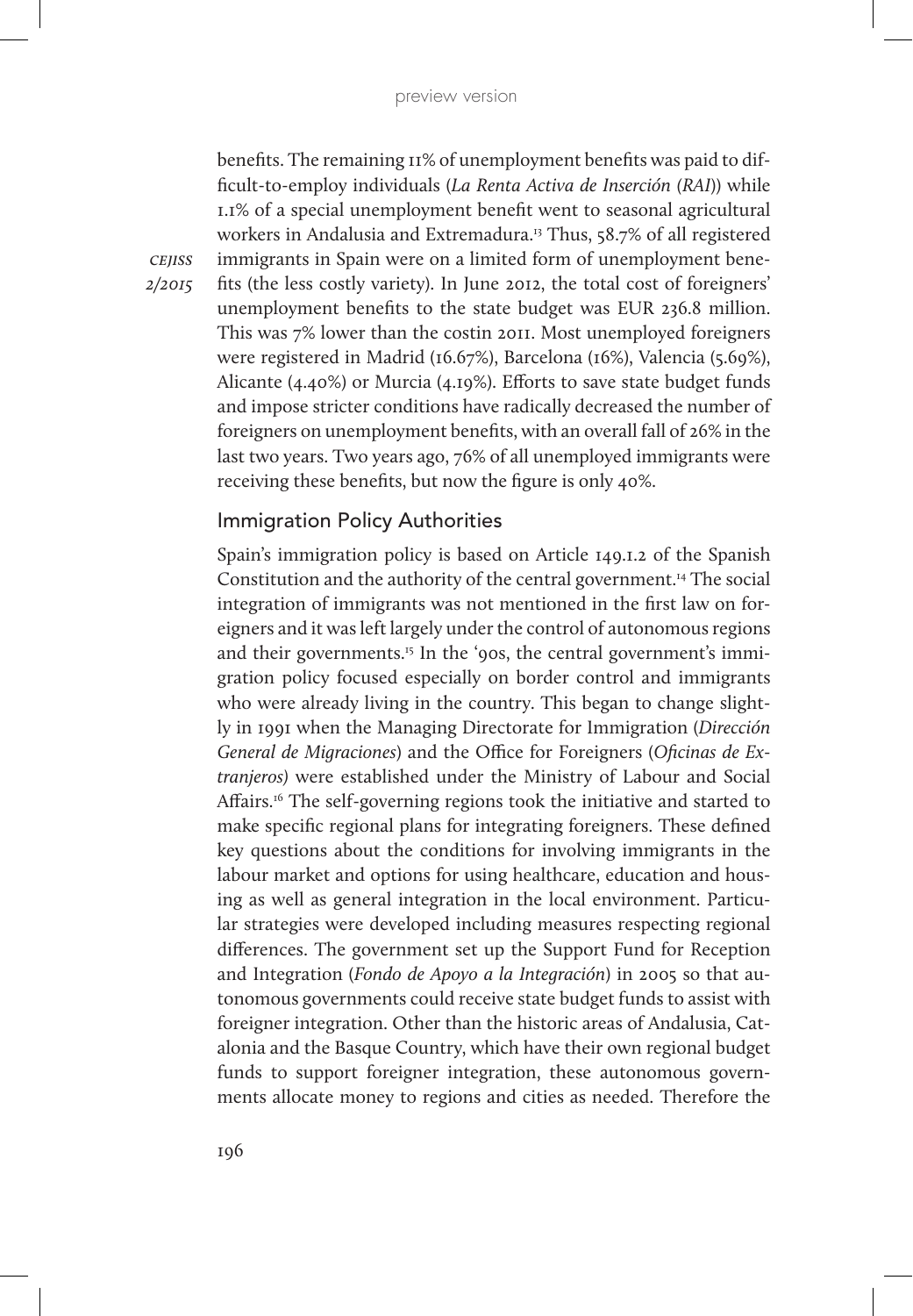state only regulates the statutory standards and defines strategic goals.

Act 2/2009 on the rights and freedoms of foreigners in Spain mentions social integration in its Article 2, which calls for public support for the integration of foreigners into society according to the Spanish Constitution.<sup>17</sup> The law sets out the state administration's goal, which is the integration of immigrants into the local community, and it also names different economic, social, cultural and political tools to achieve this end. Immigrants should be made familiar with both constitutional and local laws and the values of Spanish, regional and European civilisation. They should also be made aware of human rights, democracy and the principle of non-discrimination based on sexual or gender identity. Article 2 of Spain's immigration statute details the cooperation among the central government, autonomous regions and municipalities. All of the listed authorities should cooperate according to the law and coordinate their activities leading to the goals under the strategic plans.18 The autonomous governments and their regional authorities are responsible for all integration activities. They should coordinate their information and counselling provision activities with the public administration, non-profit organisations and social partners.19 This is how the law describes the main authorities responsible for making immigration policy.

#### *Integration Plans*

However there is not just one law that determines Spain's immigration policy. Instead the state has established integration plans for particular periods. The first Spanish Integration Plan (PISI - *Plan para la Integración Social de los Inmigrantes*) was adopted by the government in 1994. Soon after, an initiative started that established the Forum for the Social Integration of Immigrants (*El Foro para la Integración Social de los Inmigrantes*) and the Immigration Observatory (*El Observatorio Permanente de la Inmigración*). The Forum worked as a consultation and information body dealing with questions around the integration of immigrants<sup>20</sup> while the observatory was a statistics and information agency working on issues involving immigration, immigrants' residence in the country and international security.<sup>21</sup>

Another plan called the Global Programme to Regulate and Coordinate Foreign Residents' Affairs and Immigration in Spain (GRECO) (*Programa Global de Regularización y Coordinación de la Extranjería y la Inmigración*) was adopted for 2001-2004 with a budget of EUR 120 mil-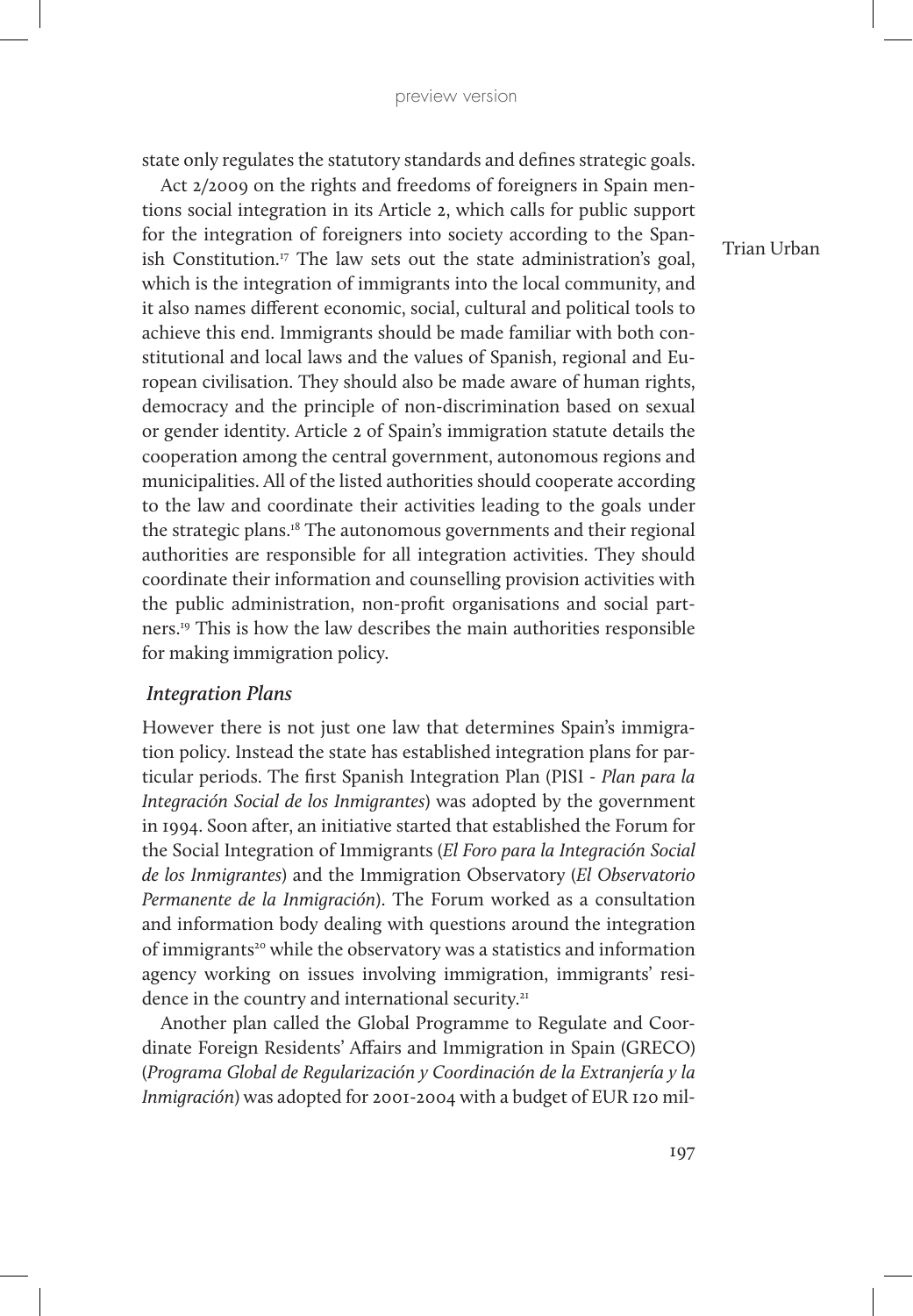lion. The ensuing Strategic Plan for Citizenship and Integration (*Plan Estratégico de Ciudadanía e Integración*), known as PECI,<sup>22</sup> was influenced by one of the four financial tools of the European Programme on Solidarity and Management of Migration Flows. The main aim was the integration of third country nationals in the EU. This plan was mostly financed by the Fund to Support Admission and Integration of Immigrants and to Strengthen Education (*Fondo de Apoyo a la Acogida y la Integración de los Inmigrantes y al Refuerzo Educativo)*; it was approved in February 2007 for the period 2007-2010 with a budget of over EUR 2 milliard. The main goal was to accomplish social cohesion among local Spanish residents and immigrants. This was based on the principle of non-discrimination and the importance of equality of opportunities and rights (civil, social, political, cultural and economic) as well as guaranteed access to public services (education, employment, social services). The autonomous provinces, local authorities, non-profit organisations, immigrants' associations and the Forum for the Social Integration of Immigrants all helped to create this plan. One important part was the fight against racism and xenophobia with the aim of promoting adaptation by immigrants and their broader participation in society. In 2008, the Ministry of Labour and Social Affairs was transformed into the Ministry of Labour and Immigration. Based on these priorities, the State Secretariat for Immigration and Emigration (*Secretaría de Estado de Inmigración y Emigración)* was established as the agency responsible for developing immigration policy, integrating immigrants and updating policies on Spanish citizens abroad.<sup>23</sup>

The most recent integration plan – for the period 2011-2014 – was the Strategic Plan for Citizenship and Integration. Its main focus was on strengthening social cohesion in the new migration context with the aim of reducing migration flows. Key goals were divided into priority areas in line with previous plans:

- 1. Integration into Society—The main goal was the educating of immigrants with the knowledge needed to ease their integration into society. This was based on the principle of equal access to the tools for gaining material goods and services along with all attached rights and duties. Emphasis was put on developing projects to support integration and the creation of a national network to promote immigrants' integration into society and their security.
- 2. Education—Here the aim was assuring immigrants equal ac-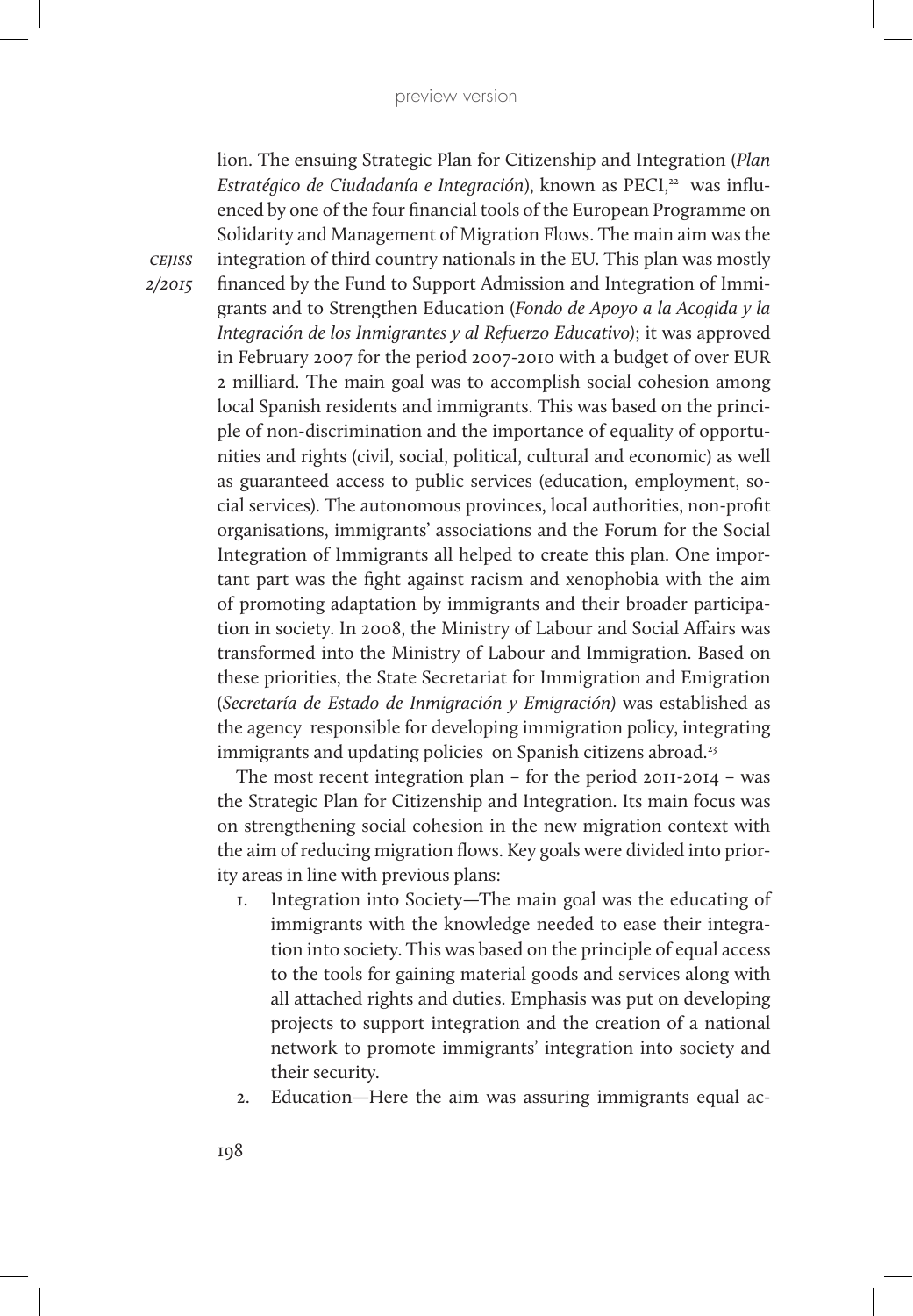cess to education during the compulsory schooling period.24 At the same time, they should be guaranteed tuition of sufficient quality to help learn the official language of the country and the region.<sup>25</sup> Other aims were adapting the education system to the heterogeneous student base; supporting students to obtain intercultural knowledge; helping students by transforming schools into spaces for communication, coexistence and immigrant integration; and improving the approach to higher education and making academic title accreditation more effective.

- 3. Employment—The goals were updating the law on employment and social security to ensure equal rights and duties for immigrants; improving the management of migration flows and supporting migrants' professional growth; countering the black economy and the use of unofficial employment contracts with illegal immigrants; and fighting discrimination against immigrants on the labour market.
- 4. Housing—Priorities were increasing the role of state-protected dwellings and ensuring the accessibility of this accommodation to low-income immigrant groups as well; combatting discrimination against immigrants in the area of housing policy; and improving conditions for the coexistence of new arrivals and original inhabitants so as to avoid immigrant segregation.
- 5. Social Services—Goals were adapting the public system of social services to today's multicultural society and enabling the same approach to social programmes so that integration becomes more effective.
- 6. Health—The focus was on ensuring immigrants' rights to health protection and their equal access to healthcare.
- 7. Children and Youth—Here the purpose was to support the integration of children and adolescents into the programmes designed for them.
- 8. Equality—The aim was to fight discrimination based on race, ethnicity or other differences and to ensure equal opportunities for all. This also meant incorporating equal treatment into public policies.
- 9. Women—Objectives were to help immigrants through special tailored programmes and to support their participation in all areas of civil life. A further goal was to support the social integration of immigrants in difficult life circumstances.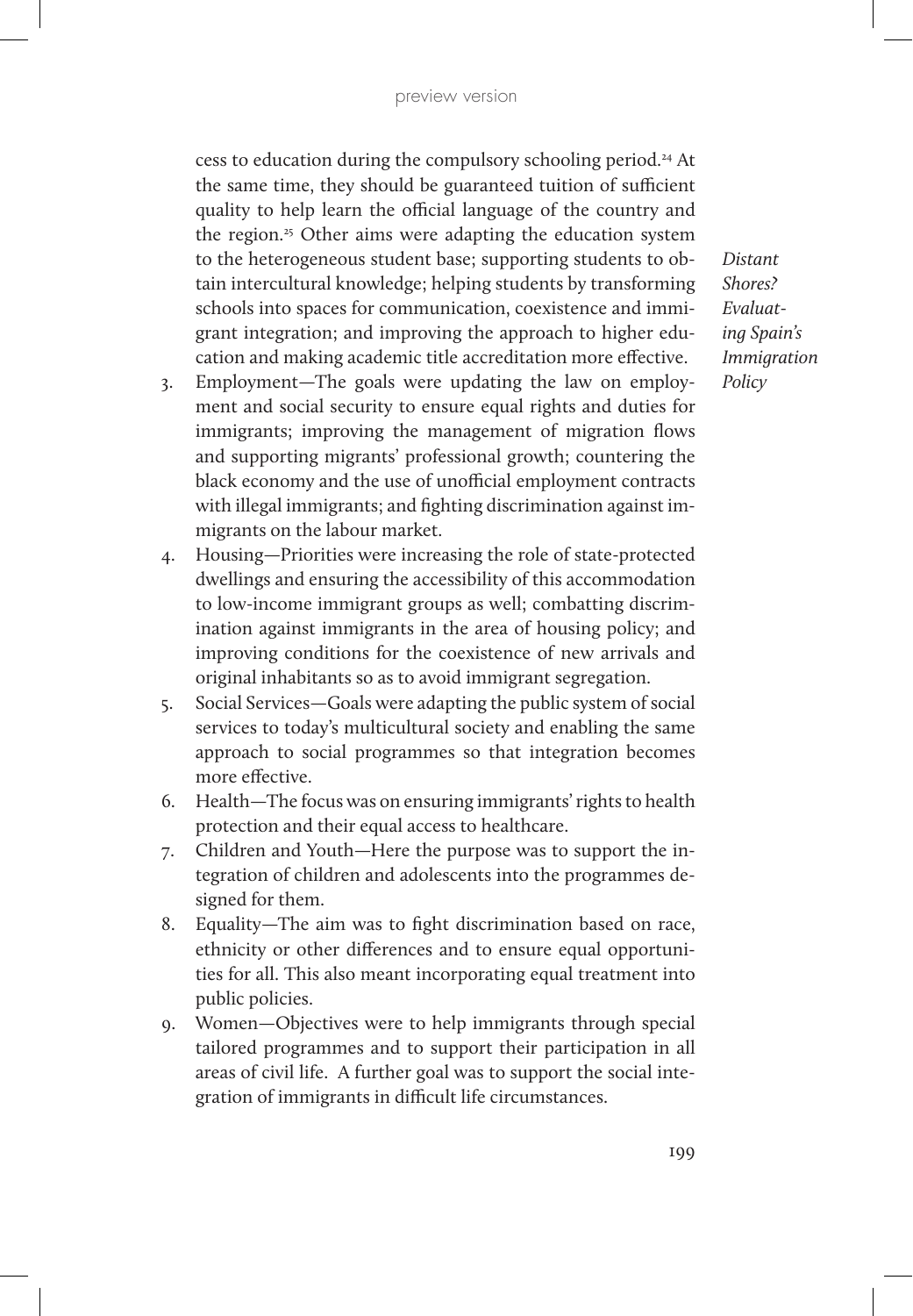- 10. Participation—This area was concerned with creating associations to help immigrants participate in the day-to-day ordinary and political life of each autonomous region.
- 11. Improving the Picture—The priorities were to improve the image of immigrants in the community and to try to change negative attitutudes to immigration.
- 12. Coordinating Development—The focus was on identifying and supporting various possibilities for cooperation with immigrants' countries of origin. Another aim was to support immigrant integration within social development processes.

The overall budget for the plan was EUR 2 billion. Of the 12 listed areas, the main emphasis was on the first three: education (40% of the budget), immigrant integration into society (20%) and employment (11%). These plans did not have the same status as laws, and thus, the self-governing regions were not obliged to fulfil them.

## *Non-Profit Organisations*

There are many non-profit organisations in Spain that aim to help immigrants. Illegal immigrants often turn to these organisations for help. Generally, they provide free legal, interpretation and translation services as well as help with dealing with authorities. They also offer information about options for legalising residence in Spain and employment vacancies, healthcare etc. There are over one thousand registered organisations with goals of this nature in Spain.<sup>26</sup> Some of the most important non-profit organisations are Cáritas Española, $27$ ACCEM (Spanish Catholic Mission for Migration),<sup>28</sup> (Spanish Catholic Mission for Migration), CEAR (Spanish Commission to Help the Refugees)<sup>29</sup> and Cruz Roja (Spanish Red Cross).<sup>30</sup>

### Spain's Immigration Policy

During Franco's dictatorship and until the mid-1980s, Spain's immigration policy was almost non-existent.<sup>31</sup> The law focused rather on foreigners as tourists. As we have seen, at the beginning of the 1980s, Spain transformed itself from a traditional emigration country into an immigration country under the influence of many factors. As a consequence, in 1984, there appeared the first law regulating asylum rights, $32$ and 1985 brought Immigration Act LO 7/1985 on the rights and freedoms of foreigners in Spain.33 The aim of both these adopted standards was to align better with European standards at the time. Act LO 7/1985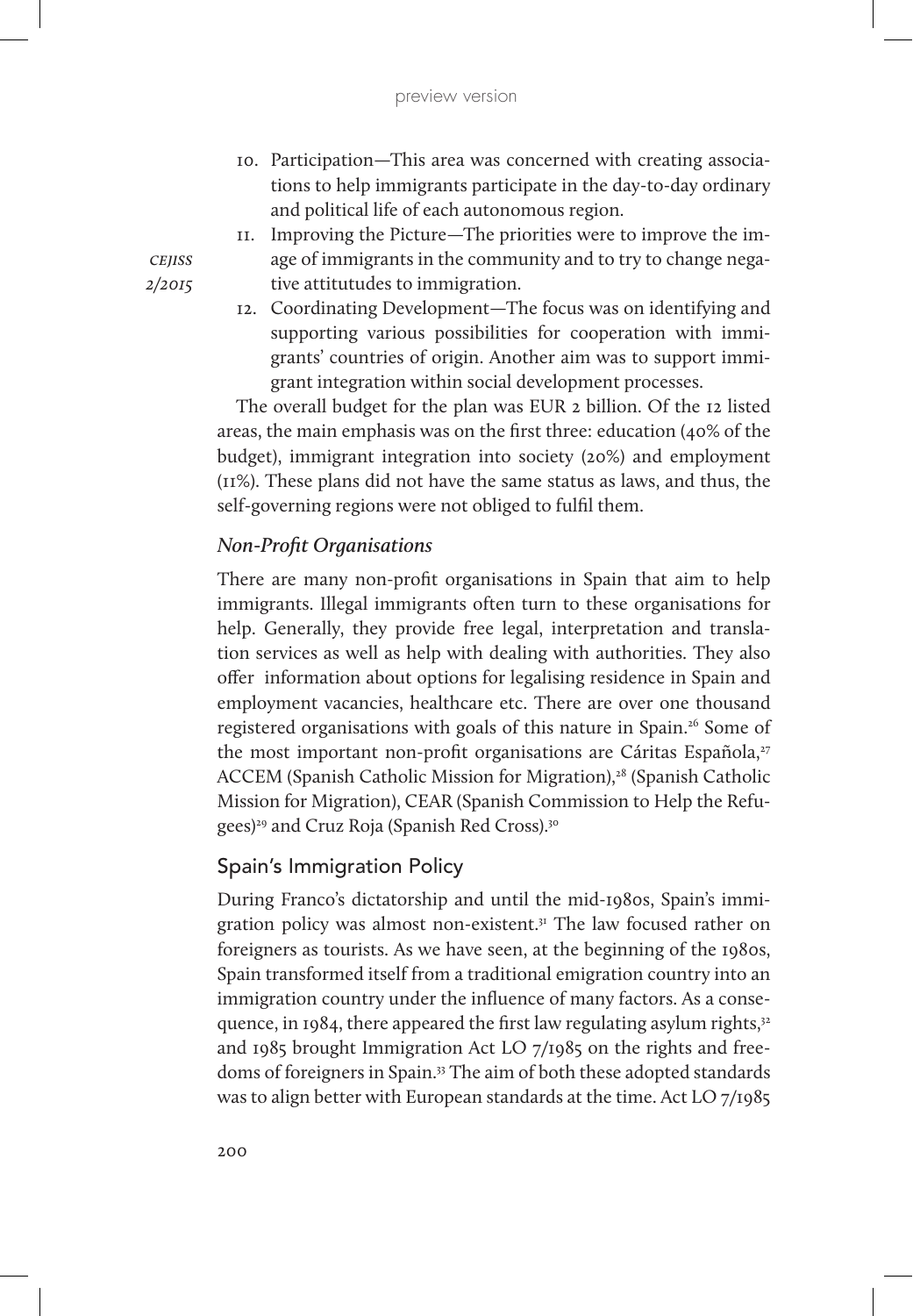was generally very restrictive towards foreigners and did not guarantee them all their rights.34 It did not deal with the problem of illegal migration or the possibility of repatriation. In 1993, the Spanish government, aware of Spain's entry into the Schengen Area, quickly created a system for giving work permits to foreigners based on calculated quotas. The main goal was to ensure the filling of work vacancies in sectors of the economy where there was low demand. The Ministries of Labour and Immigration and the authorities of autonomous provinces were responsible for managing the quota system. The final agreements were discussed with the relevant economic and social partners or employment offices.35 In the first year, quotas were set at almost 21,000 work permits for foreigners in economic sectors where there was little demand: agriculture (10,000), the building industry (2,000), domestic labour (5,000) and other services (4,000). However, because information about the situation was not spread effectively, these positions were not filled; there were only 5,000 applications for these vacancies.<sup>36</sup> Subsequently, from 1994 to 2005, quotas were reduced every year. There were 30,000 work vacancies for foreigners in 2006. In contrast, the number stood at over 70, 000 in 2007 based on a decision of the Socialist government of the time. Over 90% of work permits were given to foreigners employed in agriculture, a sector that was unattractive to local citizens.37 To a certain extent, the aim of the quotas was also to increase the flexibility of the labour market and the economy. A foreigner coming to work in Spain had to confirm in writing that when their work contract terminated, they would return home and prove this within one month of their arrival by visiting a Spanish consulate in person.38 Reforms came in 2004 in the form of a system managed by the Spanish employment office,<sup>39</sup> which began to publish a catalogue of hard-to-fill vacancies (*Catálo de Ocupaciones de Difícil Cobertura*).40 This listed offers of both skilled and unskilled positions that employers were struggling to fill with local people. This catalogue is now updated quarterly. Because of the increasing economic crisis and the country's response to market demands in recent years, the number of vacancies has fallen drastically. For example, in 2008, there were more than 200,000 vacancies in the catalogue while in the third quarter of 2012, there were only 28.

The reform of the Asylum Act<sup> $41$ </sup> came as a result of the harmonising of Spanish standards with EU asylum laws as well as alignment with the Schengen Treaty and the Dublin Convention.<sup>42</sup> In 2000, the Span-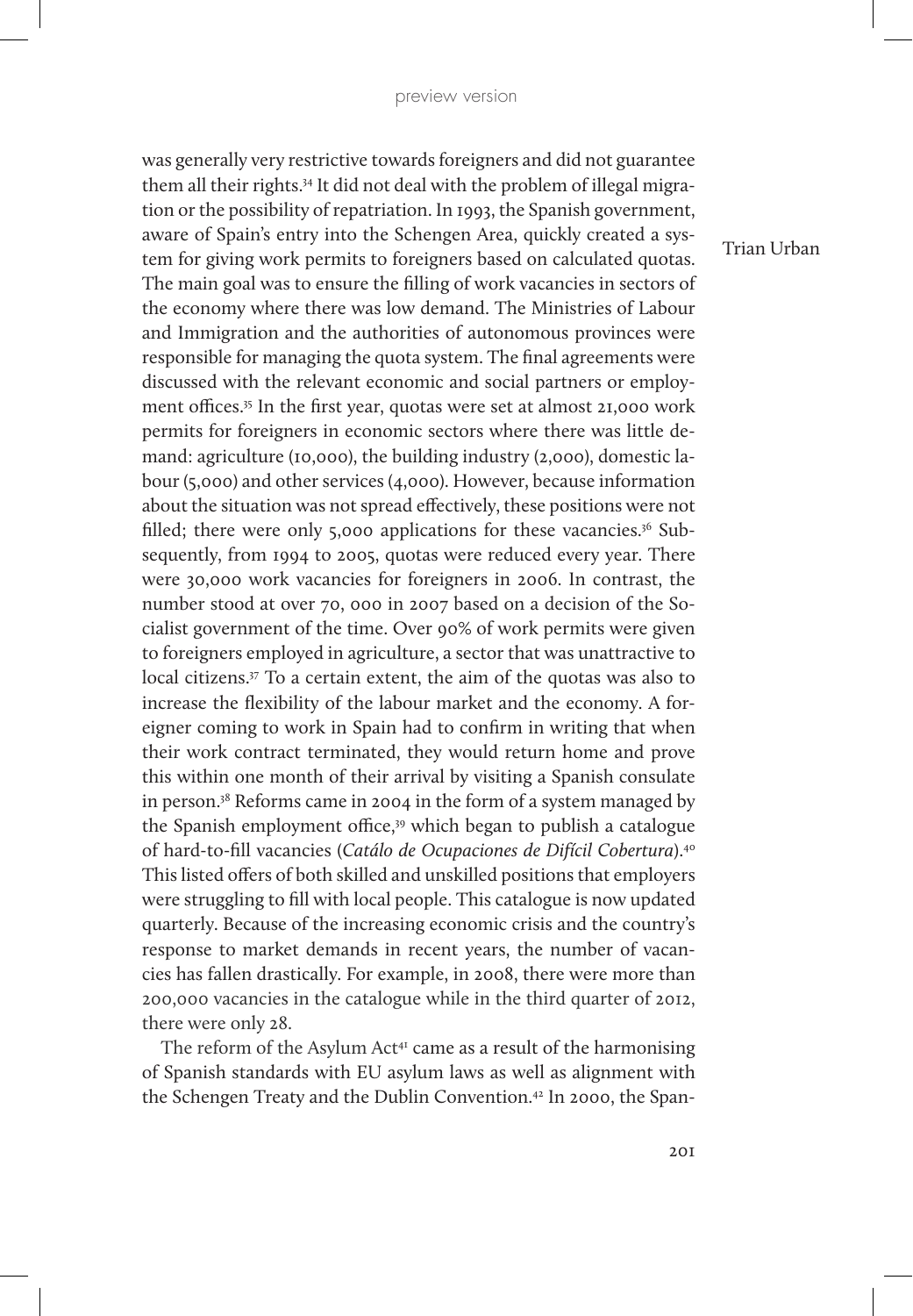ish government passed the new Immigration Act t4/2000 on the rights and freedoms of foreigners in Spain and their social integration.43 This law emerged as a compromise between the governing Popular Party and the Opposition, the Socialist Party. Its main feature was its openness; it did not discriminate against immigrants based on their legal status and it protected illegal immigrants from immediate deportation. The statute granted some new political and social rights to both legal and illegal immigrants and it gave them access to free healthcare and education. Before the passing of this law, the rghts of illegal immigrants had been very restricted rights. They were, for example, only able to obtain medical treatment in really urgent cases and young people in this group did not have access to education. In contrast, Act 4/2000 gave every foreigner free access to healthcare and education regardless of their legal status. This was subject only to one condition: the need to be listed in the Residents' Registry (*Padrón Municipal de Habitantes*), which provides data about all residents.44 To this end, each foreigner was required to present a current valid passport and their lease contract to confirm their residence in the country. Where there was no such contract between an owner and tenant, they had to confirm their residence through a statutory declaration or a bank account in their name verifying their address. After registration, each immigrant was issued a registration certificate (*Certificado de Empadronamiento*). This certificate also made it possible for immigrants to obtain a healthcare card (*Tarjeta Sanitaria)*guaranteeing free access to medical treatment*.* <sup>45</sup> Illegal immigrants had access to emergency services only. The importance of being listed in the registry also came from the fact that the three-year residence period began on the date of registration; after it finished, the immigrant could apply for legal residence based on the conditions for social integration. The law also guaranteed underage foreigners access to education on the same terms as Spanish citizens.46 Based on their documentation, they were assigned to the nearest school in their residential area.

The 2000 law also became the source of the government's Greco Plan—that is, the Global Programme to Regulate and Coordinate Foreign Residents' Affairs and Immigration in Spain (*Programa Global de Regulación y Coordinación de la Extranjería e Inmegración*) for 2002- 2004. That programme was announced by the government in 2001 just a day before the third Spanish EU presidency<sup>47</sup>; it was the result of close cooperation with the EU Refugee Fund. The main aim was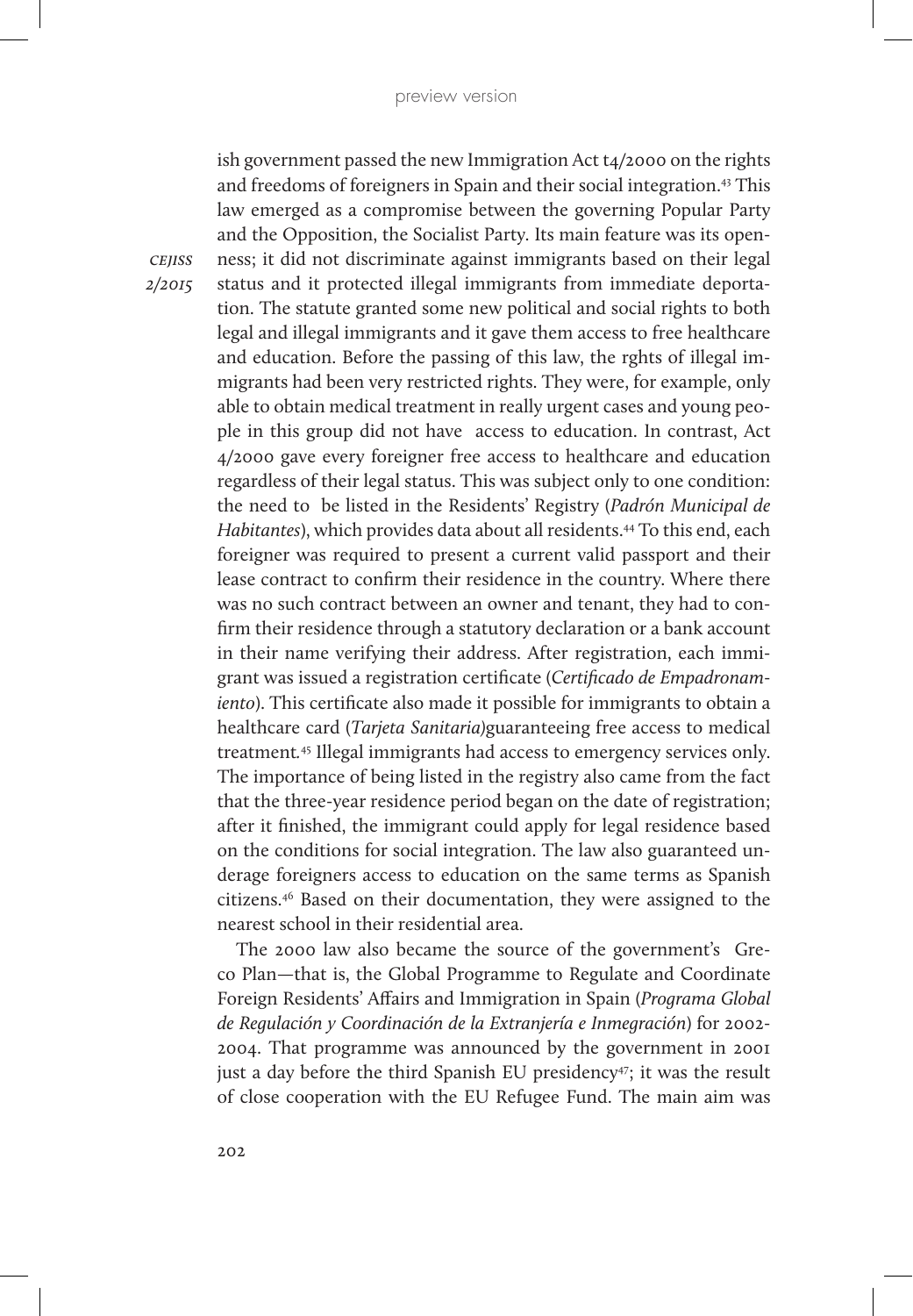closer alignment with European asylum and immigration policy. The plan focused on the problems surrounding Spanish immigration with a stress on four key areas:48

- 1. Guidance, coordination and management of immigration in Spain
- 2. Integration of foreign residents and their relatives who contribute to Spain's positive growth
- 3. Management of migration flows to guarantee peaceful coexistence in Spanish society
- 4. The asylum system for refugees and displaced persons.

In addition to these activities, 2003 saw the publication of a resolution on the financing of asylum and immigration-related projects in harmony with Article 9 of the European Refugee Fund rules.<sup>49</sup>

The government decided to reform the immigration law later in 2003. Following its win in the 2000 election, the Popular Party gained an absolute majority of votes in parliament and therefore did not need to seek support or make compromises with coalition partners when it came to immigration policy. The reform of Immigration Act LO  $14/200350$  reflected a conservative approach to immigration policy, with a central emphasis on reducing illegal immigration and supporting legal flows. It confirmed the rights of immigrants who had all required documents and put more stress on deporting illegal immigrants as part of the fight against unlawful migration. It also reduced the rights of illegal immigrants to unite, strike and demonstrate, made their deportation easier and imposed higher penalties on employers who employed them.

The 2003 Immigration Act included measures allowing police to look into registry notes; this served in practice to restrict the rights of immigrants who were afraid to be exposed. The law obliged international transport companies to report passengers who did not have return tickets, and it also defined and imposed sanctions on human smugglers and companies employing illegal workers. Immigrants were obliged to update their entry in the registry every two years. Another important point was the initiating of a programme of voluntary return to the immigrant's home country.<sup>51</sup> Unemployed foreigners had the option to use the financial support which was part of the government's voluntary return plan. The aim was to give foreigners a financial incentive to return to their homeland; they would receive the first part of the support before they left and the authorities would pay the remain-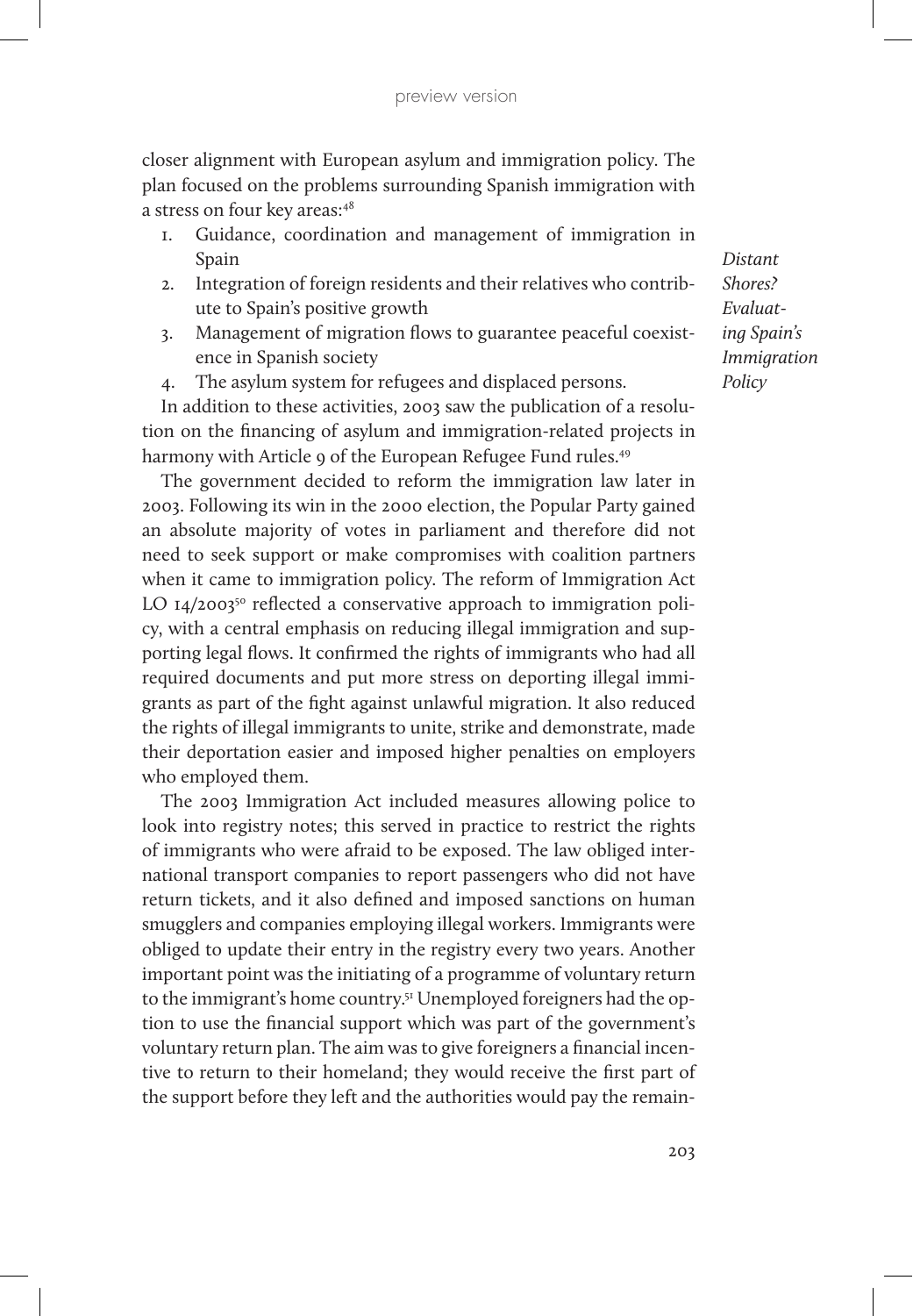der on their arrival home. The programme was developed for immigrants living in Spain who had lost their jobs and decided to return to their home state. The government offered to pay out their unemployment benefit as a lump sum depending on how long they had worked in Spain<sup>52</sup> and to cover their return ticket as well.<sup>53</sup> Immigrants received these payouts on condition that they gave back their work permit and visa and agreed not to return to Spain for the next three years.

*cejiss 2/2015*

> In response to increasing migration from Africa, the government adopted a directive concerning asylum policy; this set up a system of temporary protection in special cases involving the mass return of vulnerable persons.54 Anxious about the high immigration rate, the public approved the government's restrictive measures, taking them to be essential for achieving the goals agreed in Tampere.55 In 2004, the Spanish government asked its European partners to increase the Union's budget and the responsibility of other countries for the costs of migration mostly from Africa. The main priority was the protection of the European-Spanish naval border by the Andalusian coast and the Canary Islands.56 We may understand this as the Europeanisation of the longstanding Spanish problem with African migration. In addition to fighting illegal migration from Africa, in the period 2004-2007, Spain signed bilateral agreements on mutual cooperation with 10 African countries: Morocco, Algeria, Mauritania, Senegal, Guinea-Bissau, Equatorial Guinea, Mali, Cape Verde, Ghana and Gambia.

> In 2008, as a consequence of pressure from the EU in the form of the Procedural and Qualification Directive, the Family Reunion Directive and the Immigration and Asylum Pact, Spain was forced to amend its asylum law<sup>57</sup> along with its immigration law concerning foreigners.

> The Qualification Directive was incorporated into the law through its Articles 6 to 966, which define the conditions of the right to asylum as well as Articles 10, 11, 12 and 36, which deal with the doctrine of supplementary protection. <sup>58</sup> The guideline mentions that supplementary protection can be given to an individual whose application has been denied if their forced repatriation would create a serious risk of violating Articles 2 and 3 of the European Convention on the Protection of Human Rights and Fundamental Freedoms59 or it would cause serious danger in cases of ongoing conflict. Therefore the Qualification Directive also guarantees international protection to individuals who do not meet all the criteria under the 1951 Geneva Convention.

The implemention of the Qualification Directive into Spanish law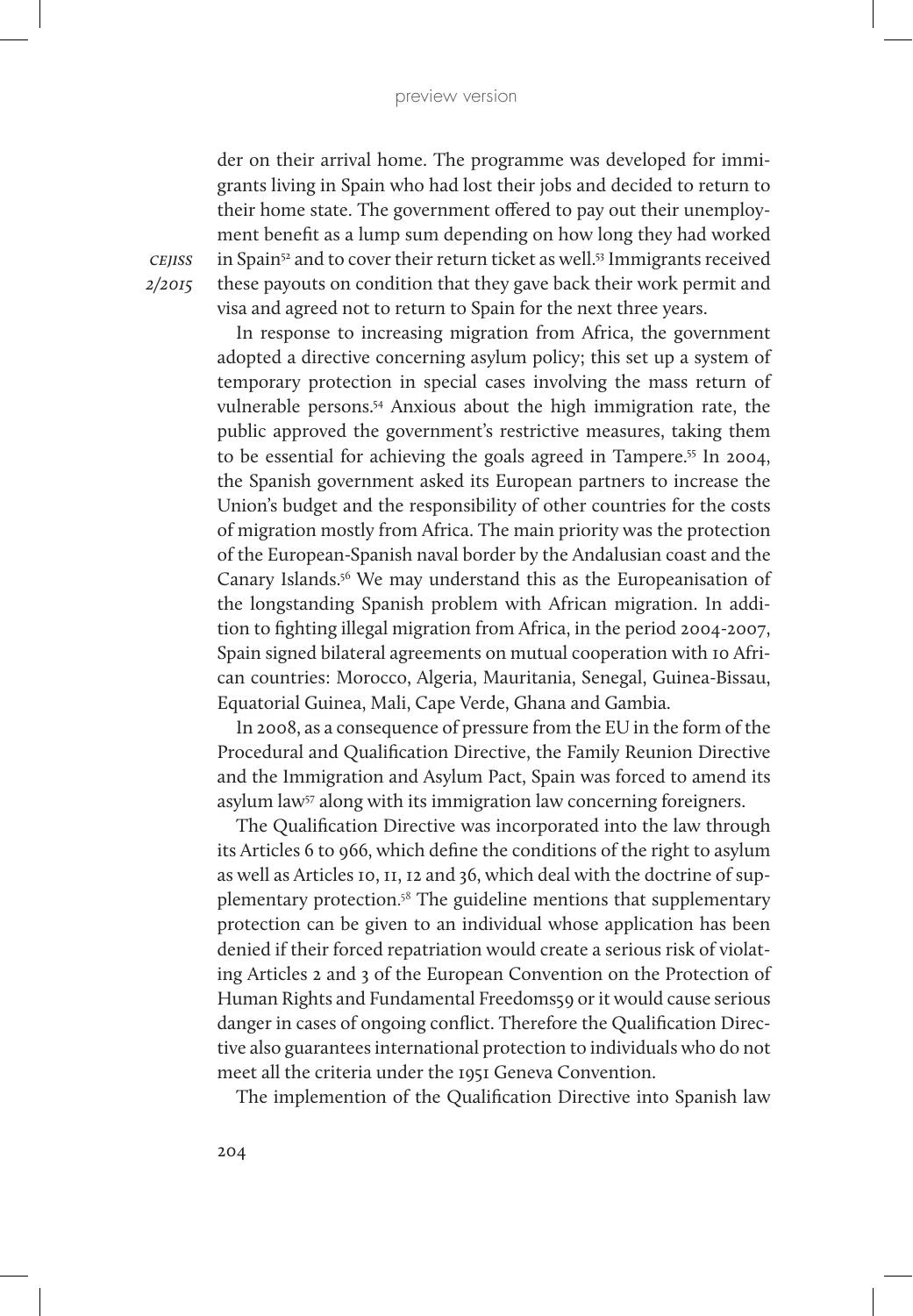improved on the phrasing of the previous asylum law which had guaranteed protection to people with a 'justified fear of persecution.' The Spanish law goes beyond the scope of the Directive and includes a complementary protection status identical to the status of refugee. Concerning illegal immigration, the system of sanctions is strengthened in line with the European directive. New penalties are introduced and the list of criminal offences extended. One problematic point was the Returns Directive regarding the return of illegal immigrants to their home countries. At issue, in particular, was the right to detain immigrants for 18 months and the options of banning additional entry to the EU for five years and detaining and returning unaccompanied young people.60 Given Spain's foreign policy priorities, the country at first considered not implementing this directive,<sup>61</sup> but the final version of the adopted European standard allowed EU member states to use more moderate procedures.

The fourth amendment to Immigration Act LO 2/2009 gives immigrants the right to unite, strike and take part in commerce; they are also granted the right to a free education until the age of 18 and to nocost legal advice. <sup>62</sup> Article 12 states that foreigners with official permanent residence have the right to receive medical treatment on the same terms as Spanish citizens. All foreigners have the right to access medical treatment in case of a serious illness or an accident. Article 6 also refers to the right of foreigners who are legal residents to vote in local elections in their place of permanent residence. On the other hand, the new law restricts family reunification. Only reunions of the closest kin are allowed. In particular, the rules limit reunions with parents, which may only occur if the persons concerned are older than 65 years (except in humanitarian cases); the individual seeking the reunion must also prove that they have been a continuous resident of Spain for a minimum of five years. Against this, the law allows for the granting of work permits to reunited lineal descendants who are more than 16 years old. The reunion of de facto couples is also new. In keeping with the European priorities, special protection is provided for women who lack official residence and have been the victims of domestic violence. The amendment makes it possible for them to obtain temporary work and residence permits.

Aside from this, the law sets out sanction mechanisms. Illegal immigrants have a 30-day period in which to leave the country and they are not allowed to re-enter it for the next five years; that period may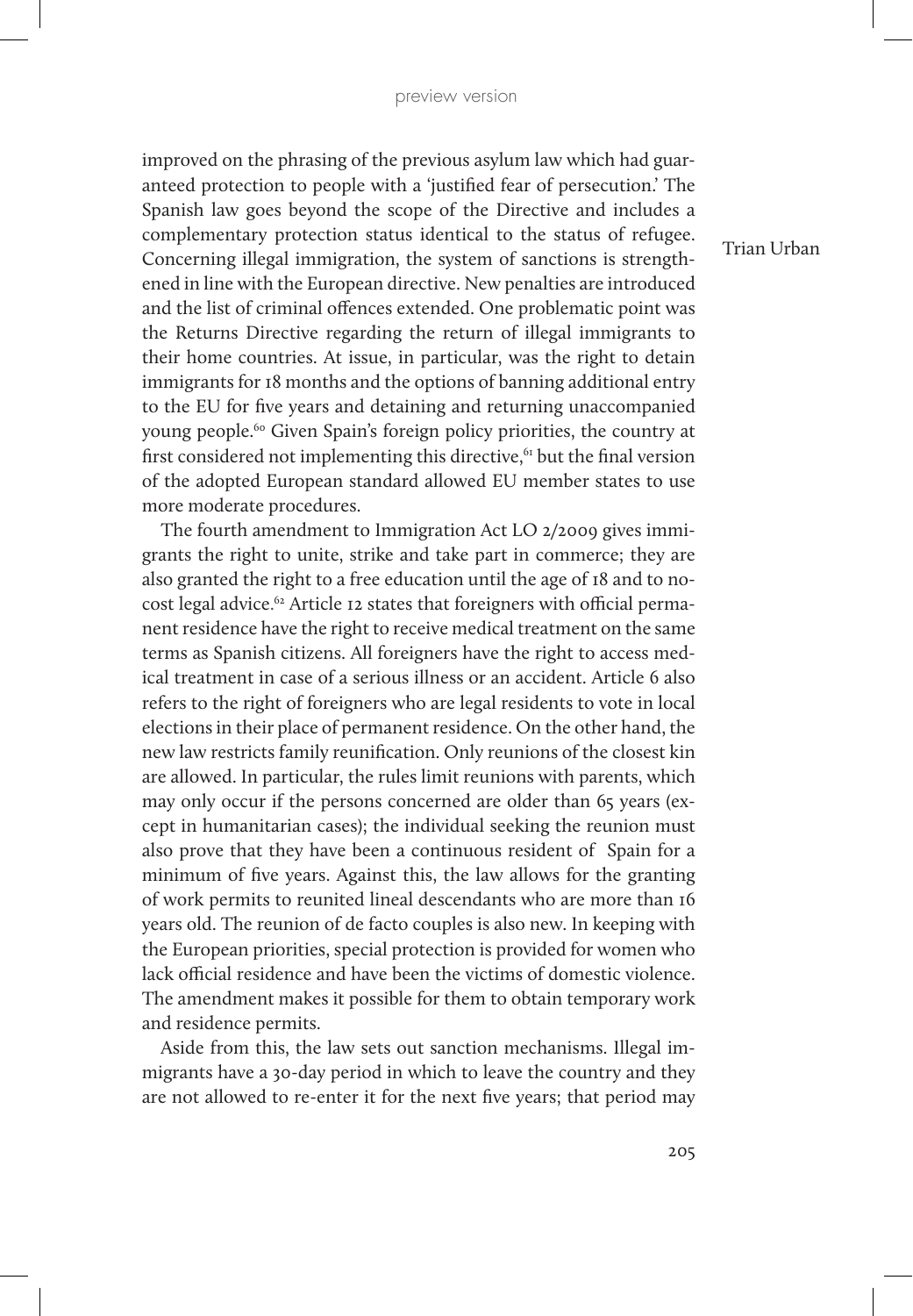be extended to a maximum of 10 years if the foreigner could pose a serious threat to public order or security.<sup>63</sup> The detention period is also increased from 40 to 60 days. The law creates a register in order to control the movement of foreigners as they enter and leave the country; it also defines and regulates the minimum standards for warning and sanctioning the employers of illegal immigrants from third countries.64 Administrative sanctions may take the form of penalties to employers per individual illegal worker as well as other potential sanctions including, for example, closure of a place of business. The law also stipulates criminal penalties including the imprisonment of employers who support or help with people smuggling and the use of illegal workers. A penalty of up to EUR 750,000 may be imposed on a person who helps illegal immigrants to enter the country through a fake marriage, a false residence confirmation or a formal invitation etc. An important amendment affects foreigners who voluntarily return to their homelands. They may retain any employment rights they have gained in their full scope.<sup>65</sup>

 The law also allows the autonomous regions to make agreements with states so as to control the movements of young persons who arrive in Spain without their parents. These regions may also enter into agreements with non-profit organisations, funds and other entities in order to protect youth and take care of their interests.

The requirements for entering Spanish territory are set out in the 1985 Immigration Act and Act L.4/2000, which also lists the specific criteria for meeting these requirements.<sup>66</sup> Since 1985, a system of two different entry controls has required foreigners to apply for a visa at Spanish consulates and then have their entry documents checked at border crossings.<sup>67</sup> In the past, foreigners from Latin America enjoyed simplified visa-free entry into Spain based on their shared culture and language. The situation was the same for foreigners from Morocco. Many immigrants took advantage of this easy access, coming to Spain as tourists and then staying on.<sup>68</sup> The government had a staggered response to the arrival of these Moroccan, Ecuadorian and Bolivian "fake" tourists.69 Spain imposed a visa requirement on Moroccans in 1991. In 2003, Ecuador was moved from the list of countries with simplified access to the third country list based on a decision of the European Council. As a result, Ecuadorian citizens had to have a visa in order to cross the EU's external borders.70 The imposition of visa requirements on other Latin American countries reduced the flow of immigration.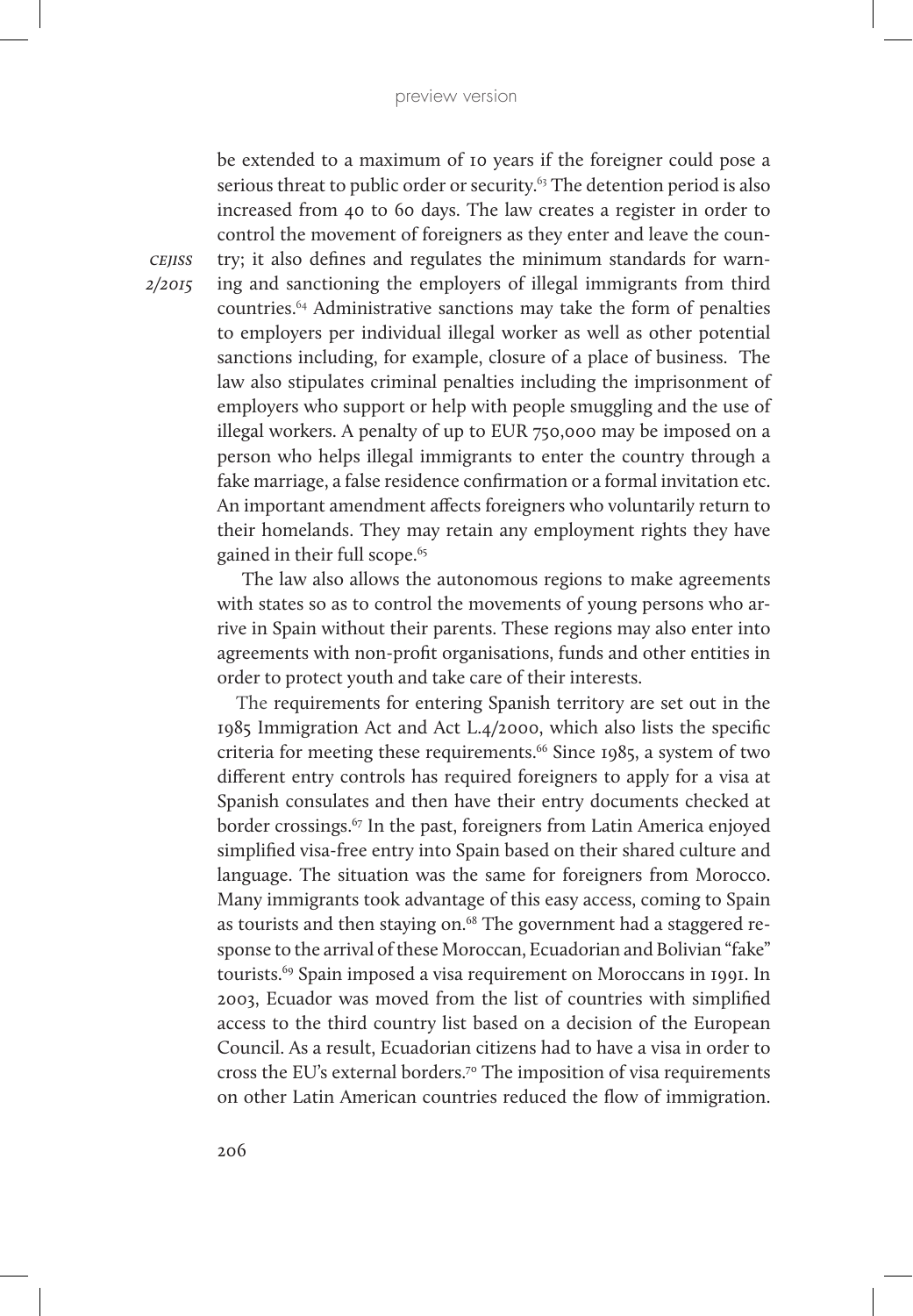Nevertheless, these immigrants continued to come to Spain in 2004. And the number of illegal immigrants continued to grow.

 The European Union's common visa policy mainly regulates shortterm tourist visas, which are valid for three months. To enter Spain, individuals also require sufficient financial resources,<sup>71</sup> a return ticket and an invitation letter.<sup>72</sup> Eligibility to obtain a long-term visa is a matter which falls under the authority of the Spanish state. The Schengen regulations only harmonise the rules about free movement with this kind of visa in the Schengen Area, the form in which it is issued and the format that it takes. Long-term visas are granted to citizens of countries outside the EU who wish to stay in Spanish territory for over 90 days, but no longer than 6 months.73 Foreigners are able to obtain a residence visa that allows them to live in Spain, however this does not entitle them to work. A work visa is granted on the basis of an already secured work contract, a residence visa (which is issued to reunite families) or in exceptional cases, a visa to seek work (which allows individuals to enter Spain to find a job).74 Spain has also begun to deal with illegal migration under pressure from the EU and its restrictive immigration policy. In 1995, the building of border barriers in Ceuta and Melilla began, and this was co-financed by the EU. Although these barriers were fitted with modern technologies including cameras, motion detectors, infrared rays and thermal sensors, they did not stop ongoing illegal migration.75 Some new navy routes also proved very difficult to control. The situation grew more difficult in 2006 when nearly 30,000 refugees set sail to the Canary Island coast.76 Spain reacted by introducing a modern radar system to detect the boats. Spanish diplomats also began to make agreements with countries of origin and countries of transit on the return of illegal immigrants. These agreements specified the conditions for handing over these countries' citizens along with third country nationals who had illegally crossed the borders of the contracting countries or were staying in their territory. The main aim of these international agreements was to simplify and speed up the process of returning immigrants to the country from which they came (not necessarily their homeland though this might be the same). The first of these agreements on the politics of return were made with Morocco (1992), Nigeria (2001), Algeria (2002), Guinea-Bissau and Mauritania (2003).<sup>77</sup> Spain has gradually made agreements with many countries in Western Africa,78 especially within the framework of the 2006-2008 Africa Plan,79 which was formulated under the guidance of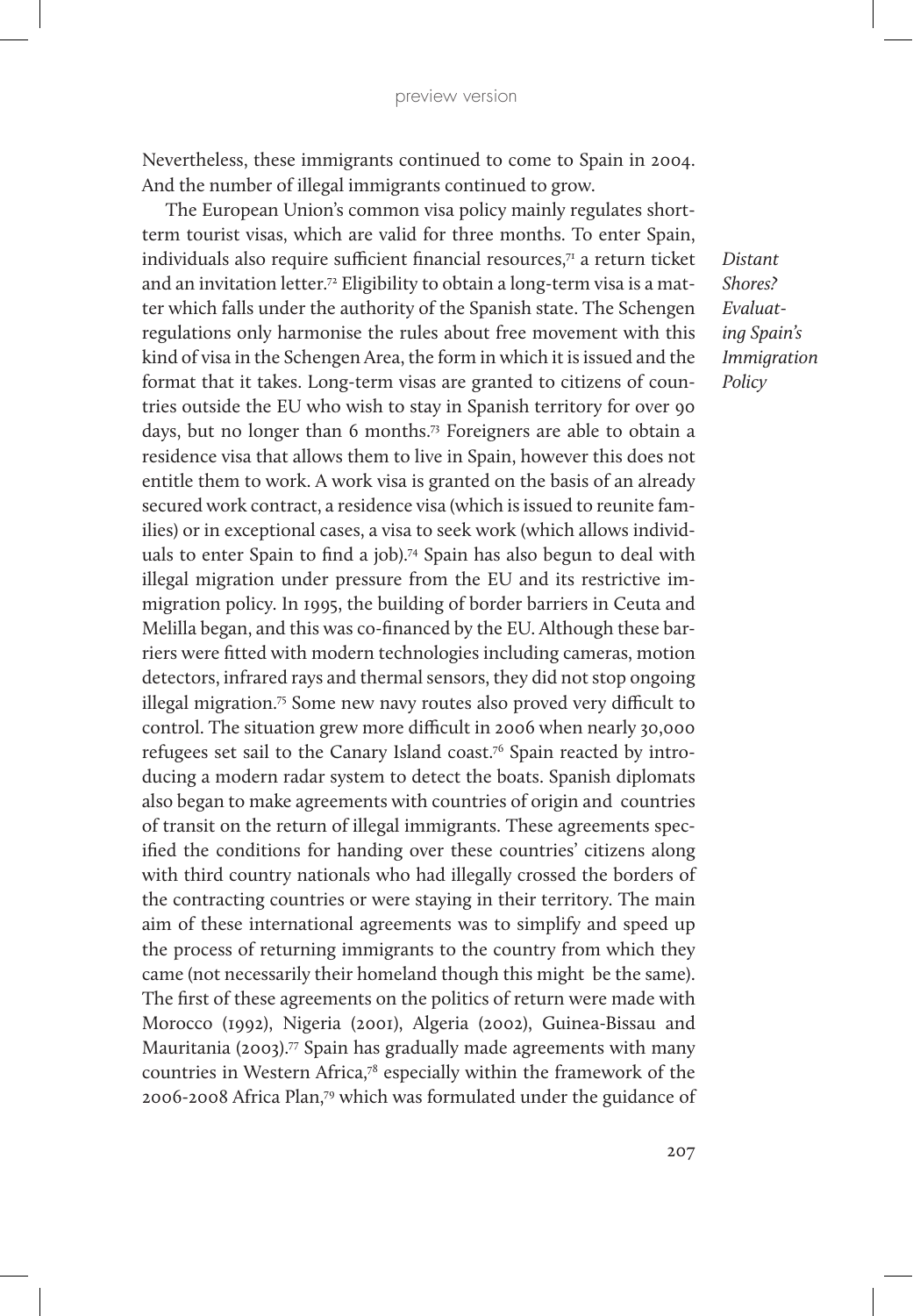Ministry of Foreign Affairs. The main aims are mutual cooperation and the regulation of migration flows.

Illegal migration to Spain has repeatedly convinced the government to proceed with "regularisation" (*regularización*) processes–both *exceptional* and *permanent*. Such processes aim to reduce the number of illegal immigrants working in the country. The exceptional measures came in response to constant increases in the number of illegal immigrants residing and working in the country. So far there have been six rounds of extraordinary regularisation (in 1985, 1991, 1995, 2000, 2001 and 2005).<sup>80</sup> The main goals were pretty much the same in each case: to reduce the number of illegally working immigrants; to increase state returns through taxes and social security payments; and to facilitate the integration of these individuals into society. We should also not forget the fact that regularisation is an easy tool which governments can use to control immigration flows and a simple solution to work vacancies. The persons affected were mostly of working age and so made a significant contribution to the country. The first round of extraordinary regularisation of illegal immigrants came after the 1985 statute on the rights and freedoms of foreigners was adopted. Applicants had to produce a work permit and prove their residence in the country. The fourth round of regularisation was in 2000. The conditions were identical: the applicants had to evidence their place residence in the country until a certain date and have a work permit or an application for a work permit in process. Immigrants also had to show a residence permit valid for the last three years. The last and largest scale regularisation process was in 2005. The government changed the name from the 'regularisation' to the 'standardisation' of illegal foreigner workers.<sup>81</sup> The main intention was to motivate employers to have their illegal workers authorised. The chief requirement was confirmation of the immigrant's work performance in Spain for at least six months, or three months if they were working in the agriculture sector. The other prerequisites were a clean criminal record, registration with the local authority before the appointed date and a signed employment contract. Employers also had to confirm that their payment of social insurance for their employees of foreign origin and observance of those employees' rights. The 2005 regularisation met with criticism not only from the the Popular Party but also from some EU member states, particularly Germany and the Netherlands, which feared the arrival of new immigrants and the deterioration of their own immigration situ-

*cejiss 2/2015*

208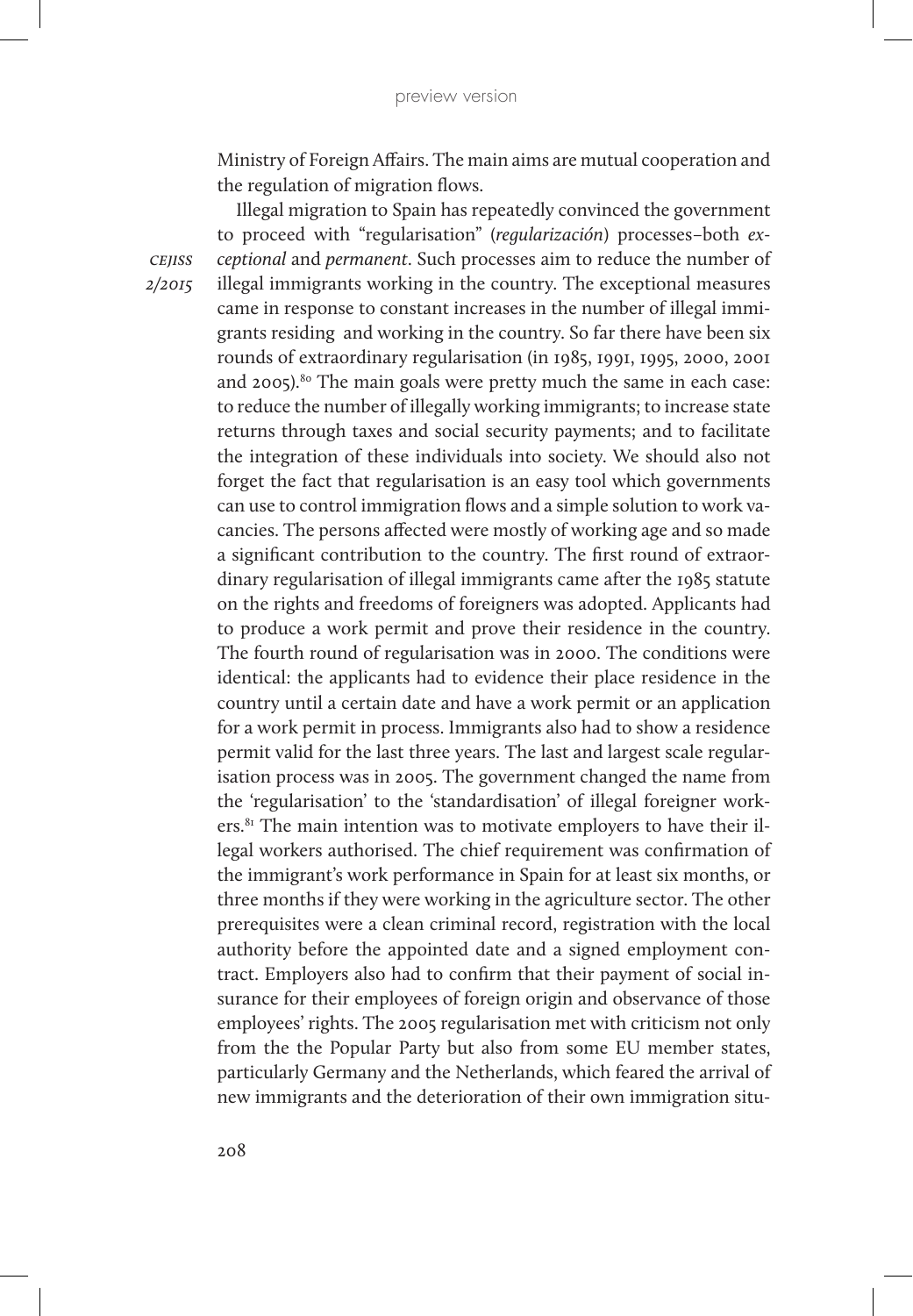ation.82 These regulated processes, however, allowed illegal foreigners in Spain (almost 1.18 million people) to obtain a temporary work or residence permit which was renewable.

With the new law in 2000 came the possibility of permanent authorisation based on social integration (*arraigo social*) or incorporation in the workforce (*arraigo laboral*). In contrast with previous processes, immigrants can ask for this regularisation at any time. To be eligible for incorporation into the workforce, an immigrant must have enjoyed uninterrupted residence in the country for at least two years and have a work permit that is valid for one year. The other requirement is the absence of a criminal record in both Spain and their country of origin.<sup>83</sup> Authorisation based on social integration can be granted to foreigners who prove their uninterrupted residence for three years, as confirmed in the Residents' Registry. Close ties to legally resident relatives or other evidence that the immigrant is trying to integrate into the community can make this process easier.<sup>84</sup> Authorisation based on social integration is the most common way that illegal immigrants try to legalise their residence in the country. The result of both these methods is that the immigrant receives a residence permit for one year; this is renewable for the next two years provided that the applicant has worked and paid taxes for at least six months. An identical procedure applies after another two years has passed. $85$  The full authorisation process takes five years and when it is complete, the immigrant receives permanent residence and a work permit (on the same terms as Spanish citizens). A permanent residence and work permit is not really permanent, however, since it must be renewed every five years. Any third country national who has had uninterrupted legal residence in Spain for the last ten years may apply for citizenship. For asylum seekers and refugees, the period is five years. For citizens of Latin America, Andorra, the Philippines, Equatorial Guinea and Portugal, it is only two years. Citizens of Latin American countries who obtain Spanish citizenship do not need to renounce their original citizenship since they are entitled to hold dual nationality for historical reasons. The residence requirement can be reduced to a period of one year in certain cases when the individual was born in Spain or has been in the care of a Spanish person or institution for the last two years. The same conditions apply to a person who is married to or the widow or widower of a Spanish citizen and to an individual born abroad who is the child or grandchild of a Spanish citizen.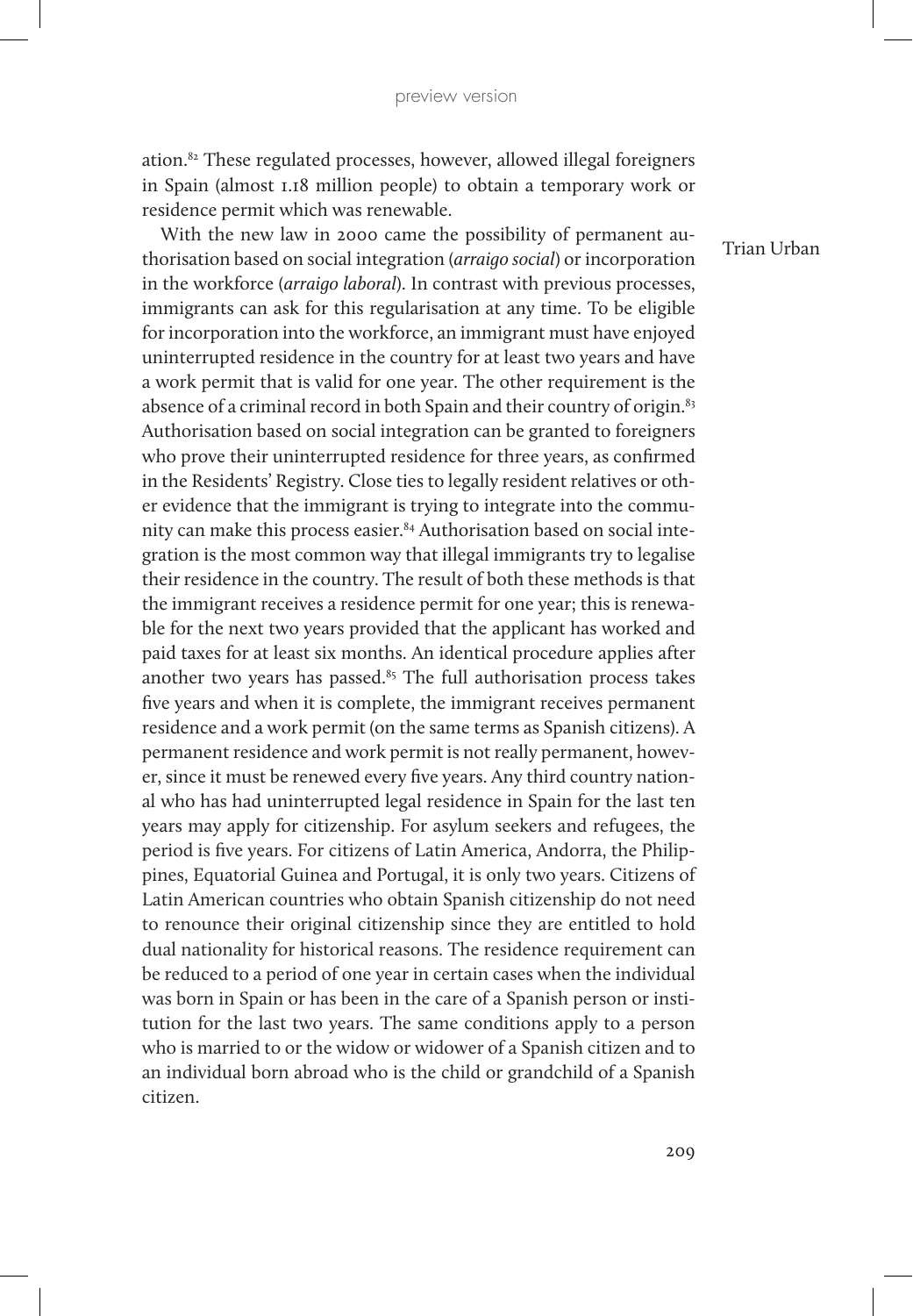## Conclusion

Spain's immigration policy is subject to the authority of the Spanish government. After many years of development, responsibility for this policy has been divided between the central and regional governments. Based on an analysis of the data, we can say that the immigration policy goals set by different Spanish governments – that is, regulating and using migration flows according to the needs of the Spanish economy – have been shown to be unrealistic. The main cause is probably the inadequate use of methods and tools. The common view is that because of the regulation of migration flows with inadequate legislative tools that did not deal with illegal immigration, there were serious problems leading to an increase in illegal immigrants. Different governments tried to deal with the situation by implementing new policies and regularisation programmes for illegal immigrants.

As regards the integration of individuals in the community, the Spanish government, driven by the constitutional principle of decentralising and distributing of power, has done more than pass just one integration law. The process of immigrant integration follows the Strategic Plan for Citizenship and Integration, which is only a recommendation to regional governments.

The main feature of Spain's immigration policy is the delegation of a portion of state powers—especially in the area of foreign integration (education, employment, healthcare and social services)—to the autonomous regions. Every self-governing region makes its own policy decisions and plans in certain areas. These policies are often different from thepolicies of other autonomous regions and national policies.  $%$   $%$ 

TRAIAN URBAN is affiliated to the Faculty of Social Sciences and European Studies at Charles University and to Metropolitan University Prague. He may be reached at: traian.urban@mup.cz.

#### **Notes**

1 Ana María López Sala, *La Politica Espanola de inmigracion en las dos ultimas decadas*, Departamento de Sociología Universidad de La Laguna, España, available at:*<*http://digital.csic.es/bitstream/10261/11920/1/Art%C3%ADculo%20Pedro%20Garc%C3%ADa%20Cabrera.pdf> (accessed 06 March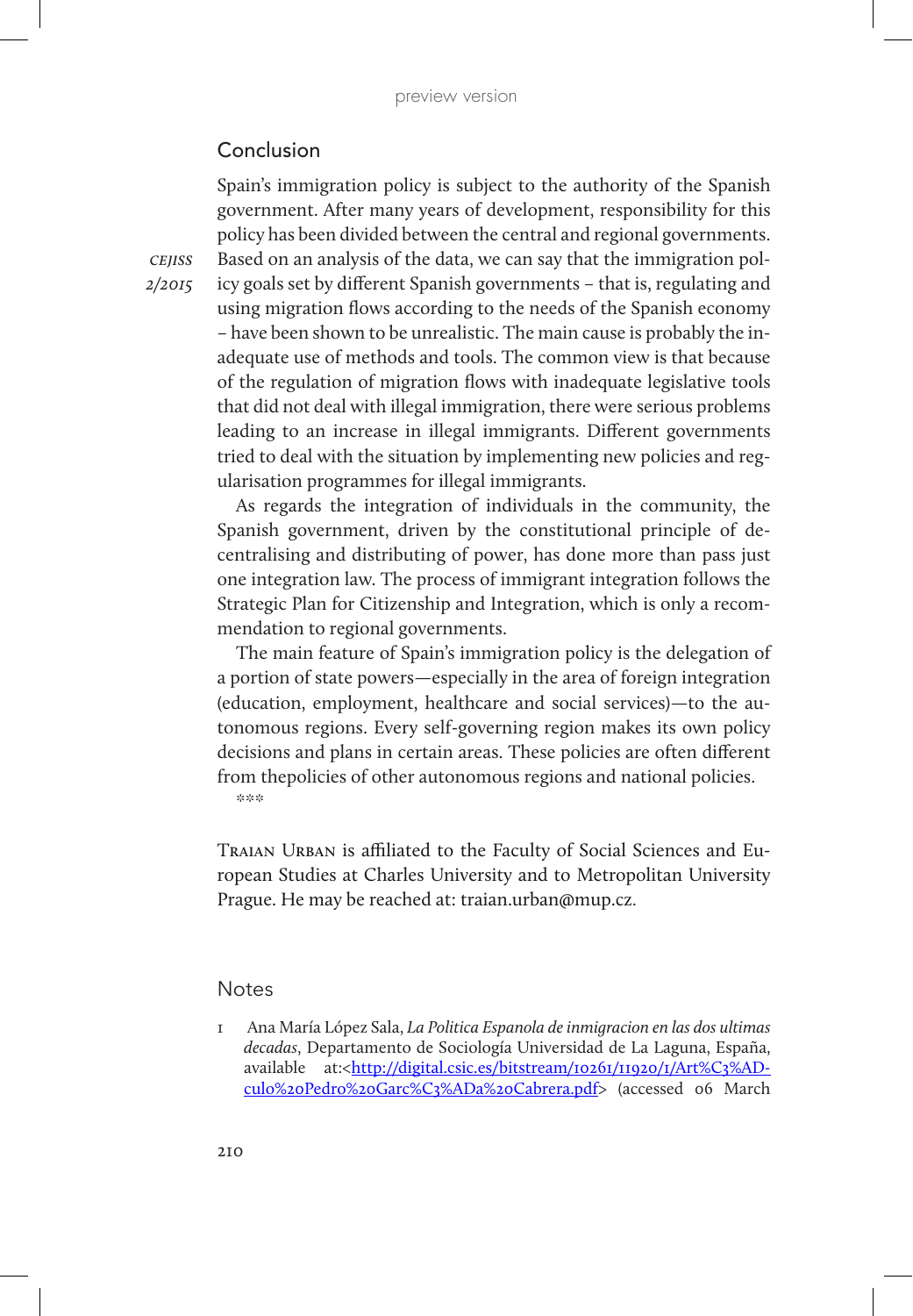2015).

- 2 el Instituto Nacional de Estadístict (National Institute of Statistics) (2015), annual reports, available at: <http://www.ine.es/ss/Satellite?L=es\_ES&c= Page&cid=1254735905219&p=1254735905219&pagename=INE%2FINELayout> (accessed 26 May 2015)
- 3 F. J. Goerlich (2007), '¿Cuántos somos?: Una excursión por las estadísticas demográficas del Instituto Nacional de Estadística),' *Boletín de la Asociación de Geógrafos Españoles* (45), pp. 123-156.
- 4 el Instituto Nacional de Estadístict (National Institute of Statistics) (2015).
- 5 el Instituto Nacional de Estadístict (National Institute of Statistics), ' INE Base,'<http://www.ine.es/inebmenu/mnu\_dinamicapob.htm> (accessed 06 May 2015).
- 6 el Instituto Nacional de Estadístict (National Institute of Statistics),'Flujo de inmigración procedente del extranjero por comunidad autónoma, sexo, generación y nacionalidad (agrupación de países), available at: <http://www.ine.es/jaxi/tabla.do?type=pcaxis&path=/t20/p259/e01/l0/& file=02002.px>
- 7 CIS is an authority managed by the ministry responsible for state administration (Ministerio de la Presidencia). It is responsible for key studies on effective state administration and well-known for its public opinion research.
- 8 CIS, 'Indice Annual,' available at:<http://www.cis.es/cis/opencm/ES/2 bancodatos/estudios/anual.jsp>.
- 9 Miguel Pajares (2009), *Inmigracion y mercado de trabajo*m Documento del observatorio permanente de la inmigracion, Informe 2009, Ministerio de-Trabajo e Inmigración, Grafo S.A
- 10 OECD (2011), 'OECD Perspectives: Spain Policies for a Sustainable Recovery,' available at: <http://www.oecd.org/spain/44686629.pdf>
- 11 OECD (2012) , 'OECD Employment Outlook 2012,' available at: <http:// www.oecd.org/fr/els/politiquesetdonneessurlemploi/Spain\_final\_Spanish.pdf>
- 12 Servicio Público de Empleo Estatal (SEPE) is an independent employment office affiliated to the Ministry of Labour and Social Affairs.
- 13 See the data available at the Ministereo Empleo (Ministry of Labour and Social Affairs) website: <http://www.empleo.gob.es/estadisticas/BEL/ PRD/indice.htm>.
- 14 See the La Moncloa (Spanish government) website, <http://www.lamoncloa.gob.es/NR/rdonlyres/79FF2885-8DFA-4348-8450 04610A9267F0/0/ constitucion\_ES.pdf> (accessed 14 November 2014).
- 15 M. Laparra and A. Y Martínez De Lizarrondo (2008), 'Las políticas de integración social de inmigrantes en España,' en A. Izquierdo (comp.), *Inmigración y exclusión social*, Madrid: Fundación FOESSA.
- 16 Vicent Gónzalvez Pérez (2000), 'La inmigración irregular de africanos en España. Balances y
- Perspectivas,' *Investigaciones geográficas* 23, pp. 47-58, available at: <http://dialnet.unirioja.es/servlet/articulo?codigo=111719>.
- 17 Ley Orgánica 2/2009, sobre derechos y libertades de los extranjeros en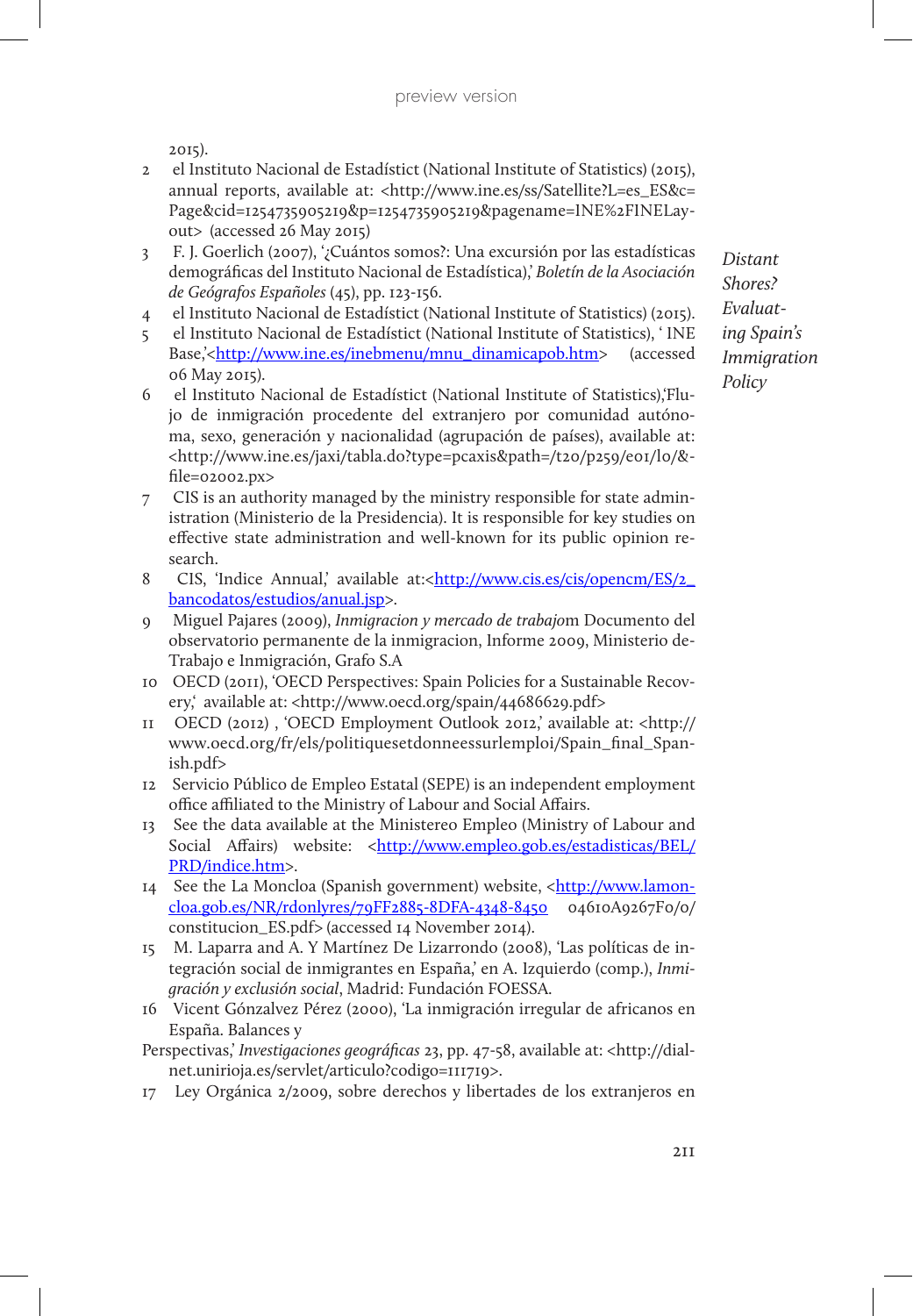España y su integración social.

- 18 Ibid, Article 2.
- 19 This relates to issues of employment, accommodation, language and general help with integration in the local community.
- 20 See Portal de Inmigración, <http://extranjeros.empleo.gob.es/es/ForoIntegracion/2006-2010/>

*cejiss*

- *2/2015*
- 21 See Portal de Inmigración, 'Observatorio Permanente De La Inmigración,' <http://extranjeros.empleo.gob.es/es/observatoriopermanenteinmigracion>.
- 22 Portal de Inmigración, <http://extranjeros.empleo.gob.es/es/integracionretorno/Plan\_estrategico/pdf/PECIDEF180407.pdf>
- 23 Ministereo Empleo (Ministry of Labour and Social Affairs), 'Prestaciones por Desempleo, Inicio,'<http://www.empleo.gob.es/es/sec\_emi/index. htm>.
- 24 This means pupils aged six to 16 years according to Article 9 of Immigration Act 2/2009 Sobre derechos y libertades de los extranjeros en España y su integración social.
- 25 This refers not only to Spanish but also to Catalan, Mallorcan, Valencian, Basque or Galician depending on the residential area.
- 26 Guia Ongs, <http://www.guiaongs.org/directorio/inmigrantes-5-3-15>.
- 27 Caritas, <http://www.caritas.es/>.
- 28 Assem, <http://www.accem.es/refugiados/inmigrantes/>.
- 29 CEAR,<http://cear.es/>.
- 30 Cruz Roja, *<*http://www.cruzroja.es/portada/>.
- 31 T. Sanchez (2009), *La inmigracion en Espana durante las primeras etapas de franquismo*, p. 13.
- 32 Ley 5/1984, de 26 de Marzo de 1984, reguladora del derecho de asilo y de la condición de refugiado.
- 33 Ley Orgánica 7/1985, de 1 de julio, sobre derechos y libertades de los extranjeros en España
- 34 Enriquez Gonzales and Spain Carmen (2007) in Anna Triandafyllidou and Ruby Gropas (eds.), *European Immigration: A Sourcebook*. Aldershot: Ashgate Publishing Limited, pp.321-333 (chapter 24).
- 35 Francisco García Calabrés (2009), *Inmigrantes en España. Claves para comprender un fenómeno mundial*, Madrid: Ediciones del Laberinto, p.175.
- 36 Gonzales and Carmen (2007).
- 37 Peraz Infante and José Ignacio (2008), La inmigración y el empleo de los extranjeros en España. In: AJA, Eliseo, et al. (eds,), La inmigración en la encrucijada*. Anuario de la inmigración en España*, Barcelona: Fundación CI-DOB, Edicions Bellaterra, pp. 96-119.
- 38 Commission of the European Communities (2004), *Study on the Links between Legal and Illegal Migration, available at :<http://eur-lex.europa.eu/* LexUriServ/LexUriServ.do?uri=COM:2004:0412:FIN:EN:PDF.>
- 39 This was Instituto Nacional de Empleo (INEM).
- 40 Servicio Público de Empleo Estatal (SEPE), <http://www.sepe.es/contenido/empleo\_formacion/catalogo\_ocupaciones\_dc/af04.html>
- 41 See Articles 24 and 31 of Ley 9/1994 de modificación de la Ley 5/1984, reg-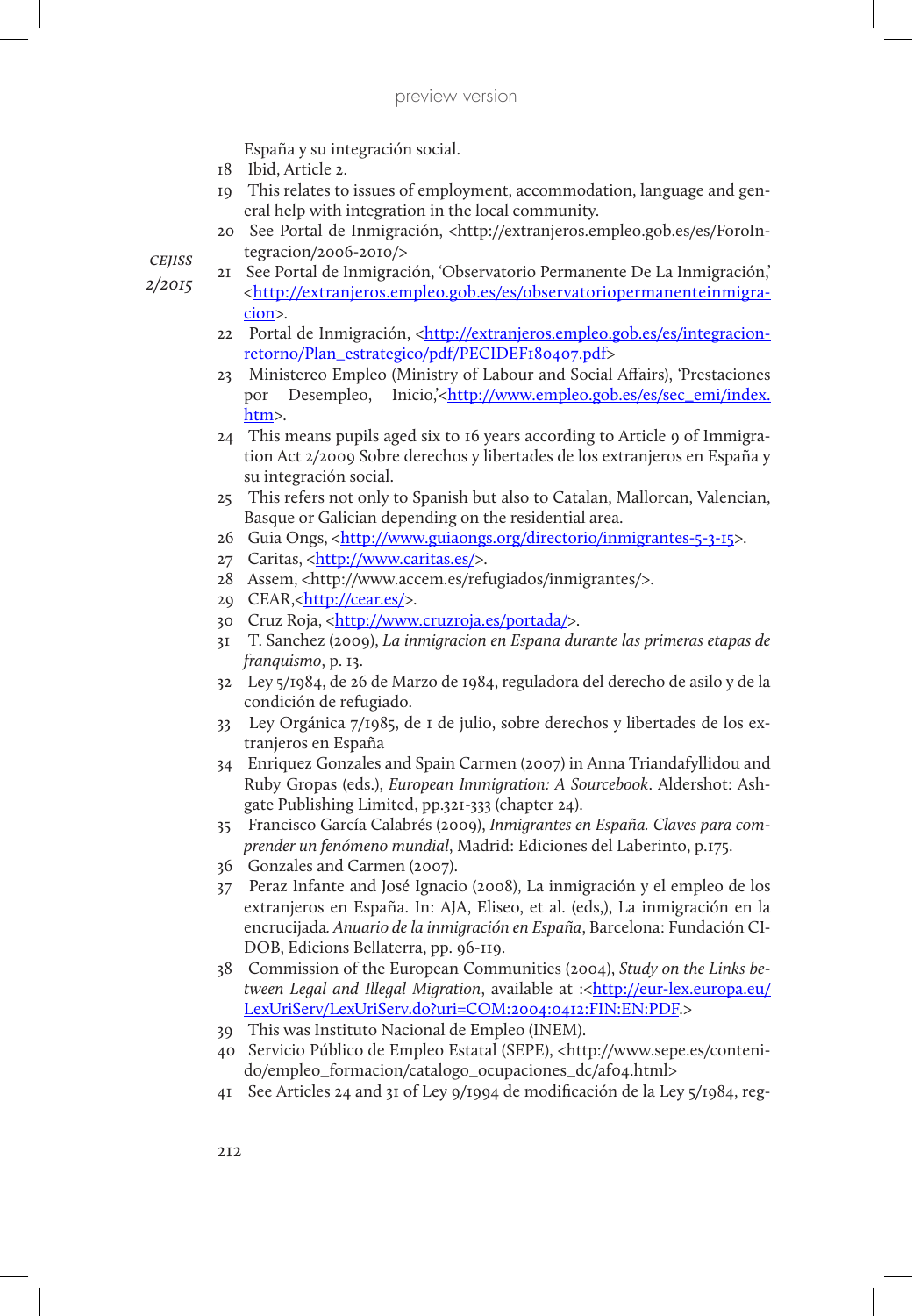uladora del derecho de asilo y de la condición de refugiado.

- 42 R. Rein (1999), *Spain and the Mediterranean since 1898*, Portland, Oregon: Frank Cass, p. 222.
- 43 Ley Orgánica 4/2000, de 11 de enero, sobre derechos y libertades de los extranjeros en España y su integración social.
- 44 El Instituto Nacional de Estadística (National Institute of Statistics), 'Padrón. Población por municipios,' <http://www.ine.es/jaxi/menu.do?type=pcaxis&path=/t20/e245/&file=inebase&L=0 >. This data includes residents' nationality, date of birth, sex, age and residential address in Spain.
- 45 Immigrants were eligible for this card regardless of their status. For more information about this healthcare card, see <http://www.tarjetasanitaria. net/>.
- 46 Underage persons are less than 18 years old.
- 47 'El Consejo de Ministros aprueba el Plan GRECO con 37.776 millones de pesetas el primer año' (2001) *El Mundo* 30 March, <http://www.elmundo. es/elmundo/2001/03/30/espana/985961636.html>
- 48 Ana María López Sala, *La Politica Espanola de Inmigracion en las dos Ultimas Decadas*, Departamento de Sociología Universidad de La Laguna, España, available at:*<*http://digital.csic.es/bitstream/10261/11920/1/Art%C3%ADculo%20Pedro%20Garc%C3%ADa%20Cabrera.pdf>
- 49 Resolución de 10 de noviembre de 2003, de la Dirección General de Extranjería e Inmigración, por la que se dispone la publicación de la concesión de financiación de proyectos para el ejercicio 2003, en aplicación del artículo 9 del Fondo Europeo para los Refugiados, convocado por Resolución de 7 de mayo de 2003.
- 50 Ley Orgánica 14/2003, de 20 de noviembre, de Reforma de la Ley orgánica 4/2000, de 11 de enero, sobre derechos y libertades de los extranjeros en España y su integración social.
- 51 Gonzales and Spain (2007), p.322.
- 52 Forty percent of the amount should be paid out in Spain; the remainder should be provided in the country of origin.
- 53 In the last three years, 8,354 people have received this form of support.
- 54 Real Decreto 1325/2003, de 24 de octubre, por el que se aprueba el Reglamento sobre régimen de protección temporal en caso de afluencia masiva de personas desplazadas.
- 55 R. Newton (2004), *Spanish Immigration Policy since Tampere: Implications of the Development of a European Immigration Policy,* p. 7.
- 56 <http://extranjeros.empleo.gob.es/es/RedEuropeaMigraciones/Informe\_Anual\_Politicas\_Inmigracion\_Asilo/EMN-ES\_Annual\_Policy\_Report\_2007.pdf>
- 57 *Ley* 12/2009, de 30 de octubre, reguladora del derecho de asilo y de la protección subsidiaria.
- 58 Ibid.
- 59 Convention for the Protection of Human Rights and Fundamental Freedoms (European Convention on Human Rights, as amended) (ECHR); Article 2 concerns the right to life and article 3 covers the prohibition of torture.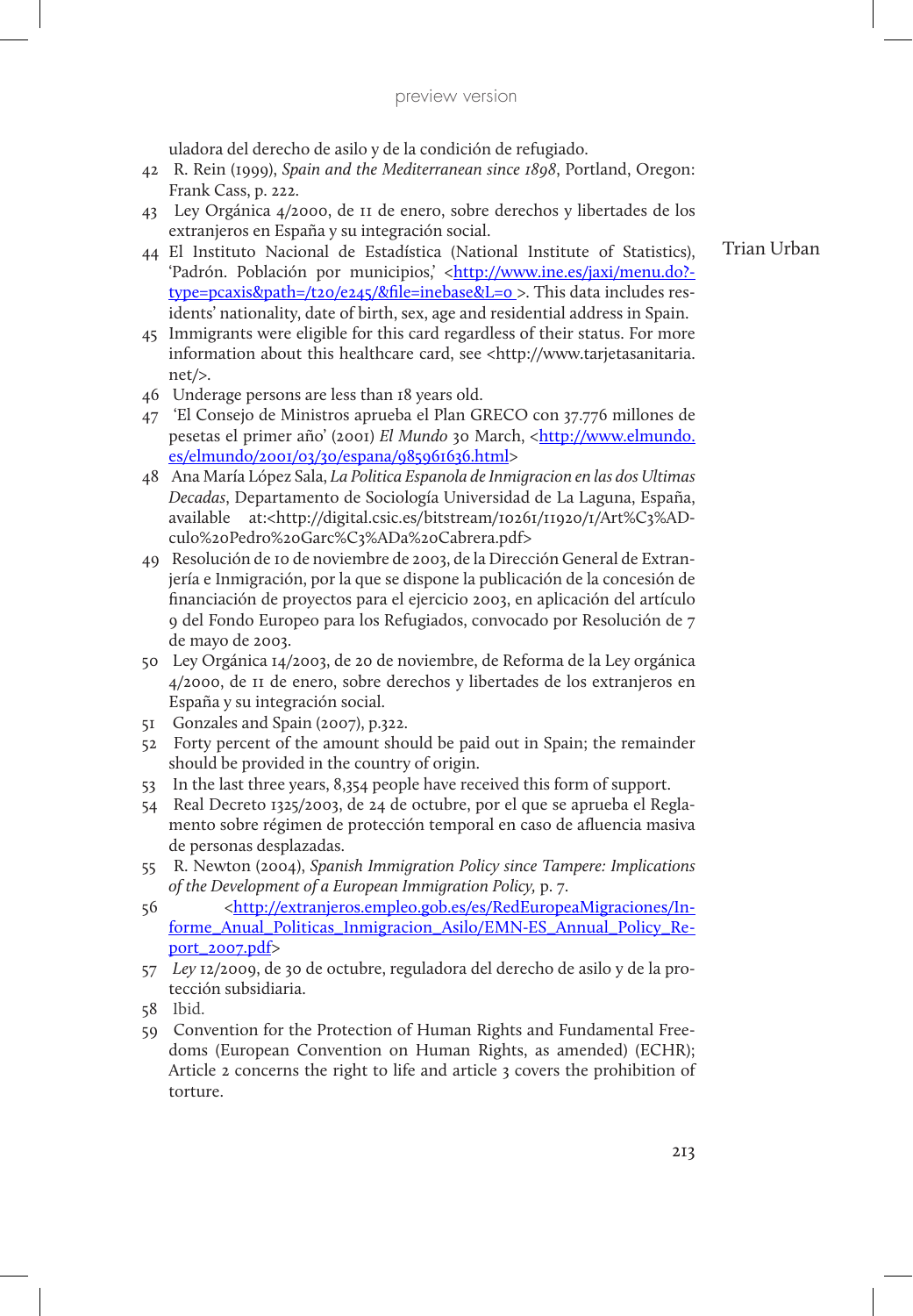- 60 A. Baldaccini, *The Return and Removal of Irregular Migrants under EU Law: An Analysis of the Returns Directive*, pp. 11–17, 75
- 61 See El Diario Exterior, *Francia y España podrían no aplicar la directiva retorno*, available at: <http://www.eldiarioexterior.com/articulo.asp?idarticulo=21031>. Spain's position was mainly due to pressure from Latin American countries. Bolivian President Evo Morales called the directive 'the directive of shame' ("*la Directiva de la Vergüenza*").
- 62 Ley Orgánica 2/2009, de 11 de diciembre, de reforma de la Ley Orgánica 4/2000, de 11 de enero, sobre derechos y libertades de los extranjeros en España y su integración social.
	- 63 Directive 2008/115/ES of European Parliament and Council of 16 December 2008 on common standards and procedures in member states concerning the return of third country nationals.
	- 64 Directive 2009/52/CE of European Parliament and the Council of18 June 2009 on minimum standards for sanctions and warnings to the employers of third country nationals.
	- 65 This refers mainly to years of work experience. For details of the full scope, see Ley Orgánica 2/2009, partVII.
	- 66 For details of the requirements, see <http://www.boe.es/boe/ dias/2000/01/12/pdfs/A01139-01150.pdf> (Spanish language text).
	- 67 David Moya Molapereira (2006), 'La evolución del sistema del control migratiorio de entrada en España,' n Aja, Eliseo, et al. (eds), *Veinte años de inmigración en España: Perspectiva jurídica y sociológica (1985-2004)*. 1st edición, Barcelona: Fundación CIDOB, Edicions Bellaterra, pp.47-84.
	- 68 Gonzales and Carmen (2007).
	- 69 Molapereira (2006).
	- 70 Commission of the European Communities (2004).
	- 71 This amounts to EUR 64 per day. Each person must show a minimum of EUR 577.
	- 72 <http://www.maec.es/es/menuppal/consulares/serviciosconsulares/informacionaextranjeros/requisitosdeentrada/Paginas/requisitosentradaespaña.aspx>
	- 73 <http://www.maec.es/es/MenuPpal/Consulares/ServiciosConsulares/InformacionaExtranjeros/Visados/Paginas/visadosnacionales2010.aspx>.
	- 74 Foreigners who fail to find a job within three months must leave the country.
	- 75 Rickard Sandell (2006), *Saltaron o les empujaron? El aumento de la inmigración subsahariana*, ARI Nº 133-2005, Real Instituto Elcano.
	- 76 http://mensual.prensa.com/mensual/contenido/2006/12/28/hoy/mundo/842940.html.
	- 77 María Asunción Asín Cabrera (2008), *Los acuerdos bilaterales suscritos por España en materia migratoria con países del continente africano,* Revista de derecho constitucional europeo, , Nº. 10, pp. 165-188.
	- 78 The new generation of countries willing to make agreements with Spain includesMali, Cape Verde, Cameroon, Guinea, Liberia, Sierra Leone, Niger, Guinea Bissau, Senegal and Gambia.
	- 79 <http://www.maec.es/SiteCollectionDocuments/Home/LIBROPLANAF-

*cejiss*

*2/2015*